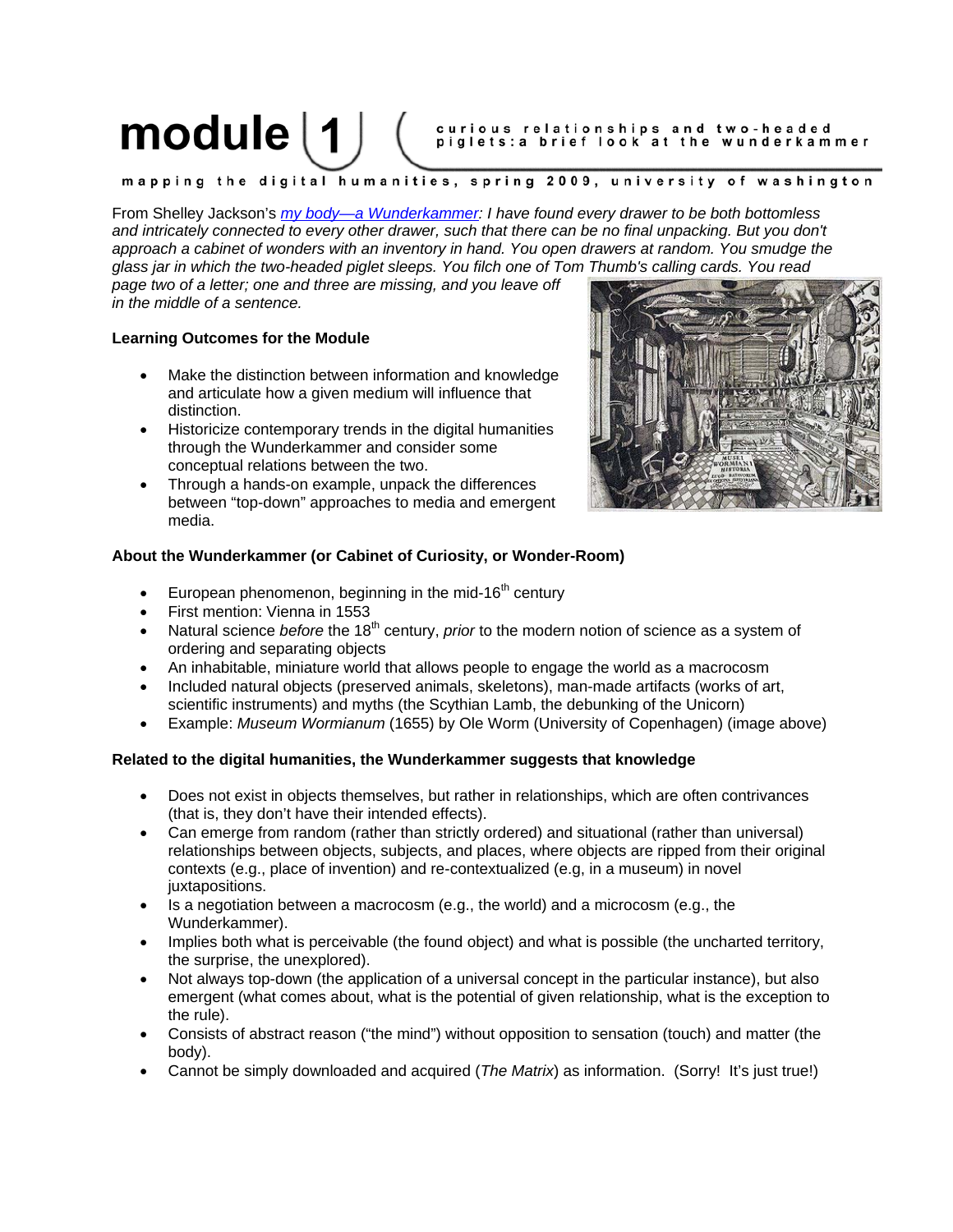Anna Munster, from *[Materializing New Media](http://books.google.com/books?id=wRfK324cR-0C&dq=materializing+new+media)*, on the Wunderkammer: "knowing about an object required a knowledge that involved getting to know: a familiarity with its location, the stories one could elicit from and about it, and its own association with a wide range of other objects in the world." (76)

#### **What Now?: Applications**

- Visit Day Life (http://www.daylife.com/) and search for "Seattle."
- Visit Doodlebuzz (http://www.doodlebuzz.com/), search for "Seattle", draw some link branches, and occasionally press the spacebar to view your map.
- What did you learn, and how did you learn it differently from these two interfaces?
- How did your perception of how you controlled and navigated information change?
- What does something like Doodlebuzz afford? And how does it differ from more common websites?

#### **What's Next?: Modules Ahead**

• Thinking in Association Blocks, Collecting Idea Pockets

### **What to Consider during Future Modules**

- How does composing digitally affect our perceptions of physical (e.g., print) objects?
- How can something "digital" also be "material"?
- How can something as strict as binary code, computation, or organization enable curiosity?
- How can we do more than simply "use" digital technologies and media for information?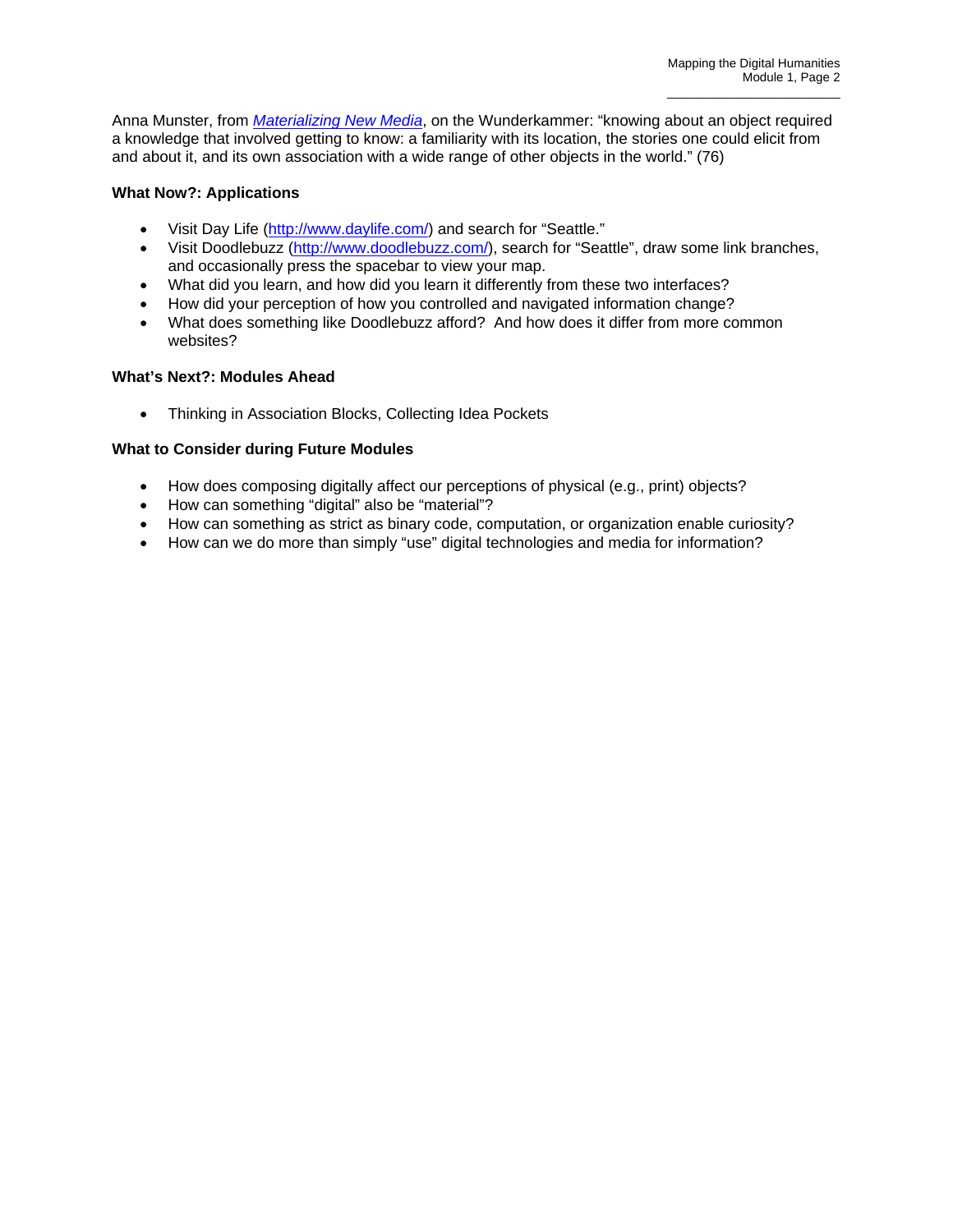## module  $|2|$

mapping the digital humanities, spring 2009, university of washington

William S. Burroughs, in *[The Third Mind:](http://books.google.com/books?id=HYMFAQAAIAAJ&q=the+third+mind&pgis=1) The scrapbooks and time travel are exercises to expand consciousness, to teach me to think in association blocks rather than words.* 

#### **Learning Outcomes for the Module**

- Distinguish between "paradigm" and "syntagm" and articulate their roles in reading print and new media.
- Practice some basics in XHTML and CSS.

#### **Gertrude Stein (1874 – 1946) wrote in boxes. But, for the purposes of this module, what are boxes?**

- Words (nested in even more words, including connotations and denotations)
- Containers (to be unpacked)
- Means of concealing something else
- Vectors (or transmission devices)
- Poems

#### Consider "A BOX," from *[Tender Buttons](http://www.bartleby.com/140/)*:

"Out of kindness comes redness and out of rudeness comes rapid same



question, out of an eye comes research, out of selection comes painful cattle. So then the order is that a white way of being round is something suggesting a pin and is it disappointing, it is not, it is so rudimentary to be analysed and see a fine substance strangely, it is so earnest to have a green point not to red but to point again."

Note how repetition (or what Stein calls "insistence") adds texture to language. This texture stresses how words always refer to something else. They are ways of mapping the world—of referencing that with this. Words are association blocks. Not, of course, that they capture everything. Think back to [Shelley](http://mappingthedigitalhumanities.org/wp-content/uploads/2009/01/module-1.pdf)  [Jackson:](http://mappingthedigitalhumanities.org/wp-content/uploads/2009/01/module-1.pdf) "there can be no final unpacking."

#### **Importantly, readings of "A BOX" change depending upon its medium, its context, and how we understand the terms "paradigm" and "syntagm" in the digital humanities.**

Borrowing fro[m Ferdinand de Saussure](http://books.google.com/books?id=B0eB8mvov6wC&dq=saussure&source=gbs_summary_s&cad=0) on natural languages

- The syntagm is a series of words or concepts strung together in a line. In print, these words appear in horizontal lines and are explicit (e.g., "A BOX" contains the phrase "out of kindness comes").
- The paradigm is the set of elements (e.g., nouns) from which a given a word is selected. In print, these words are implicit and inferred (e.g., associating "box" with "word" or "cattle" with "animals").

As [Lev Manovich](http://books.google.com/books?id=7m1GhPKuN3cC&printsec=frontcover&dq=language+of+new+media&source=gbs_summary_r&cad=0#PPT233,M1) points out, new media reverse this relationship of explicit syntagm and implicit paradigm, with the "horizontal" syntagm emerging from a structured (or encoded) "vertical" paradigm. For example, most websites are not read exactly like a book, left to right, from page to page. Instead, the syntagm emerges from how the reader selects from the structured choices provided. This structure influences interpretation. Relating language with mapping here, the syntagm is comparable to a territory, and the paradigm is what's ostensibly included within that territory. (A ha! Now we can see why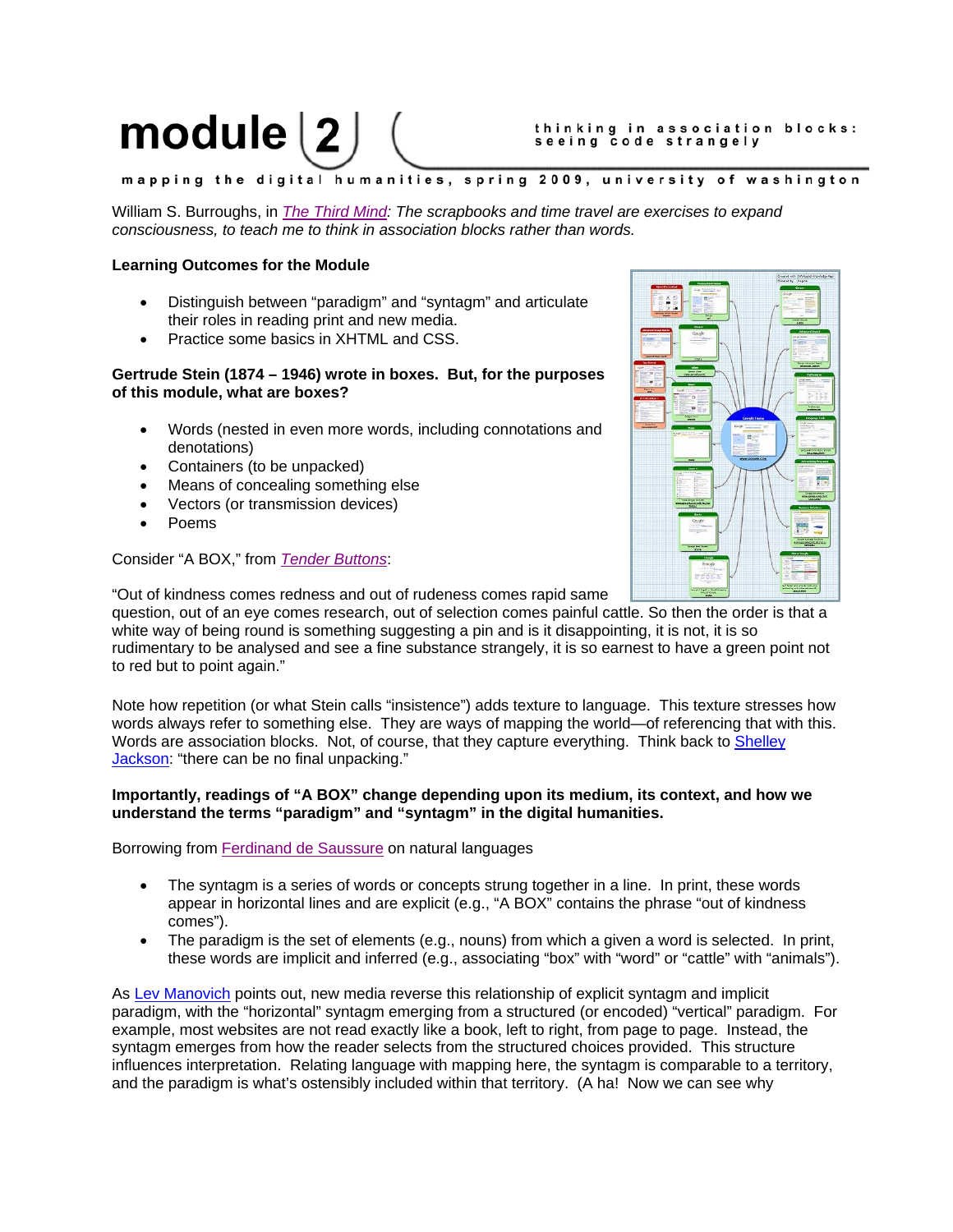language *and* mapping are so important to scholars who, for example, study colonialism! Both are ways enabling what—and who!—is included/excluded!)

#### **Implications on writing in code (e.g., in XHTML and CSS) and the digital humanities**

- XHTML and CSS are relatively strict ways of encoding and stylizing language. When opened, a "box" (or an element) must always be closed (e.g., if  $\langle p \rangle$ , then  $\langle p \rangle$ ).
- Encoding a "box" of code is not simply a technical matter. It has social dynamics, including influencing how people make sense of culture and texts. Sometimes the technical and the social are at odds.
- Still, the shift from syntagm-focused print text to paradigm-oriented digital text need not imply "dumbing" down a text (e.g., all links go to denotations in the dictionary) or determining how a reader interprets it. (See [Module 1](http://mappingthedigitalhumanities.org/wp-content/uploads/2009/01/module-1.pdf) on curious relationships. Here, it might be productive to think of Stein's style through "boundary" or "hybrid" objects, like the Scythian Lamb. Often, the words in her poetry fit, quite purposefully, in multiple categories simultaneously. Her writing's wonderfully monstrous.)

#### **What Now?: Applications**

- Select a specific paradigm for reading "A BOX"—a rule for reading, if you will. This will be your generative constraint for encoding your interpretation into the poem. Let's look a[t William Gass's](http://books.google.com/books?id=U8qwGsiCCScC&printsec=frontcover&dq=word+world+gass&client=firefox-a#PPA94,M1)  [etymology cluster of the poem f](http://books.google.com/books?id=U8qwGsiCCScC&printsec=frontcover&dq=word+world+gass&client=firefox-a#PPA94,M1)or an example.
- Now let's review an example of a page written in XHTML. Note how the text is written in nested "boxes." Again, the boxes, when opened, must be closed.
- And let's review an example page in CSS. Note how CSS stylizes the boxes written in XHTML.
- In Notepad, practice encoding "A BOX" in XHTML and CSS (in two separate files) for the web. In the XHTML, include, at a minimum, the <html>, <body>, <p>, and <a> tags and elements. In your CSS, stylize the XHTML body and the <a> element.
- After your encoding, in the XHTML file, please write a sentence or two explaining what your generative constraint for encoding was.
- How did encoding the text influence your interpretation of it? How did that interpretation manifest in the encoding? How would your encoding influence how a reader interprets the poem?

#### **What's Next?: Modules Ahead**

• Collecting Idea Pockets, Do You Believe in Angels?

#### **What to Consider during Future Modules**

• For a module in the near future, you'll start thinking about refashioning a print-based project you've already started. How might paradigms and syntagms play a role in this refashioning?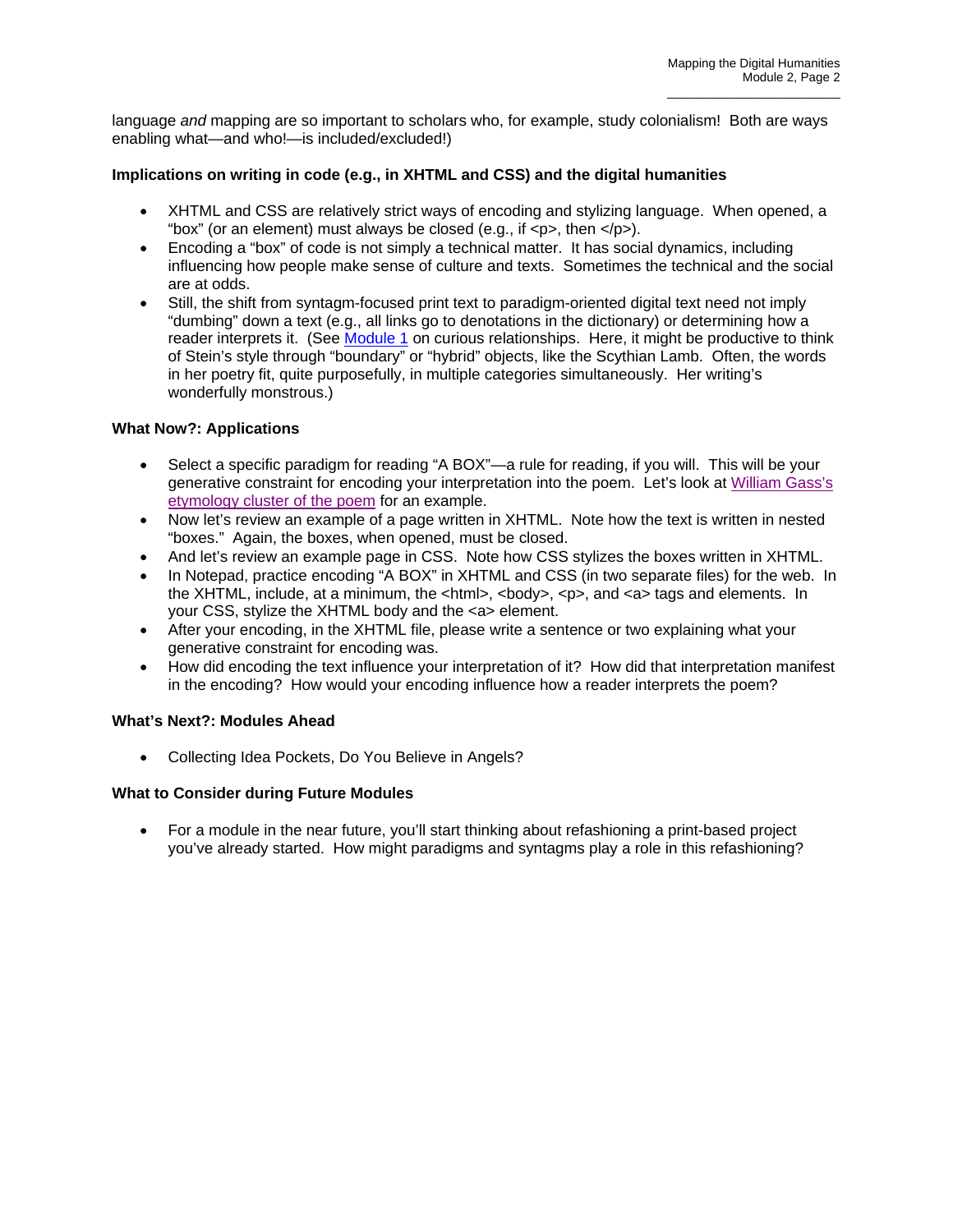### module  $3$

collecting idea pockets:<br>toward a method for conjecturing

mapping the digital humanities, spring 2009, university of washington

Stillman, in Paul Auster's *[City of Glass:](http://books.google.com/books?id=8WVIigYB8HQC&dq=city+of+glass&source=gbs_summary_s&cad=0) My brilliant stroke has been to confine myself to physical things, to the immediate and tangible. My motives are lofty, but my work now takes place in the realm of the everyday. That's why I'm so often misunderstood. But no matter. I've learned to shrug these things off. . . . You see, I am in the process of inventing a new language.* 

#### **Learning Outcomes for the Module**

- Understand how new media can be integrated into collecting information for, and collaborating in, digital humanities research projects.
- Practice some basics in WordPress and Google Books, Maps, & Reader.

**The Paris arcades** (iron and glass structures popular in the 1820s and 1830s) are, according to Walter Benjamin (1892–1940) in *[The Arcades](http://books.google.com/books?id=sKkoT9QyjD4C&q=arcades+project&dq=arcades+project&ei=T4-kSb6DH5-OkASU-9WNAg&pgis=1)  [Project](http://books.google.com/books?id=sKkoT9QyjD4C&q=arcades+project&dq=arcades+project&ei=T4-kSb6DH5-OkASU-9WNAg&pgis=1)*:

- "a center of commerce in luxury items" (3)
- "a world in miniature" (*Illustrated Guide to Paris* qtd. in the text, 3)
- "buildings that serve transitory purposes" (4)

#### **The collector and collecting play prominent roles in the arcades.** Benjamin on collecting:

- "What is decisive in collecting is that the object is detached from all its original functions in order to enter into the closest conceivable relation to things of the same kind" (204).
- "Collecting is a form of practical memory, and of all the profane manifestations of 'nearness' it is the most binding" (205).
- "The true method of making things present is to represent them in our space (not to represent ourselves in their space)" (206).
- "The collector dreams his way not only into a distant or bygone world but also into a better one one in which, to be sure, human beings are not better provided with what they need than in the everyday world, but in which things are freed from the drudgery of being useful" (9).

For *The Arcades Project*, Benjamin's method is collecting: snippets of writing put into juxtaposition, pockets of ideas that are contrived. (Se[e Module 1](http://mappingthedigitalhumanities.org/wp-content/uploads/2009/01/module-1.pdf) on contrivances, hybrid objects, and practicality, as well a[s Module 2](http://mappingthedigitalhumanities.org/wp-content/uploads/2009/01/module-2.pdf) on association blocks and paradigms.) This method corresponds with the form of Benjamin's book (see the hard copy), not to mention his research practices. In a way, Benjamin gave theory a new language, with his dictionary of collections.

#### **Implications for blogging and digital humanities research projects in this class**

- Research as Wunderkammer-making (se[e Module 1\)](http://mappingthedigitalhumanities.org/wp-content/uploads/2009/01/module-1.pdf)
- Relevance of the everyday to academic research and new media
- The habit of documenting work (archive it now, arrange it later, delete nothing)
- Articulating thoughts through paradigms first, then organizing the syntagms (e.g., compiling things before making a claim ("X causes Y"), rather than making a claim and finding the evidence to "fill it in" or support it) (see **Module 2** on paradigms and syntagms)
- Embracing a type of experimentation in your academic work—as you collect, being open to change, flexibility, and failure and avoiding the "theory hammer," where everything in sight becomes a nail

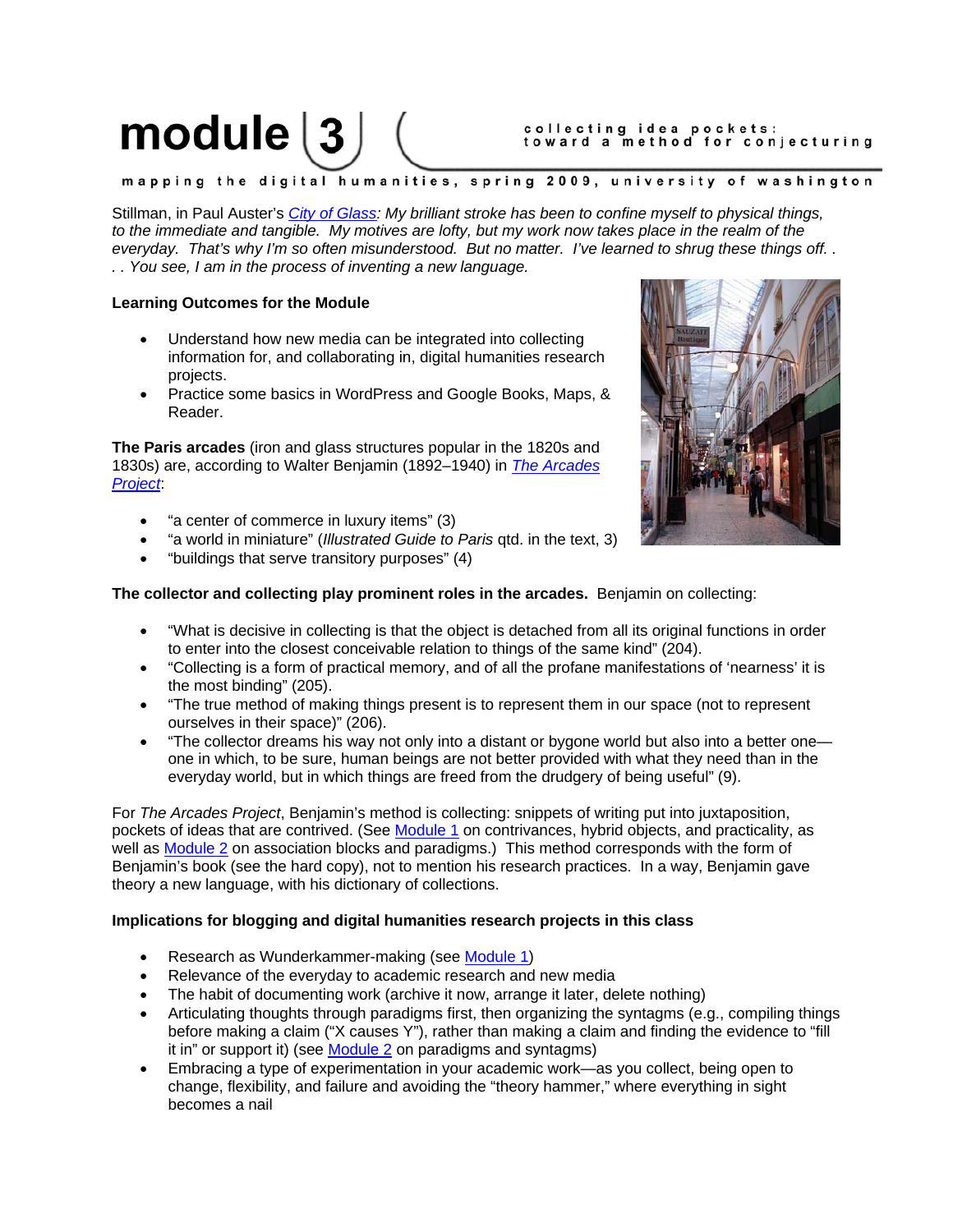- Class blog: Collaborative collection of microcontent in a networked space, which offers juxtapositions across our individual collections
- Conjecturing (per Willard McCarty in *[Humanities Computing](http://books.google.com/books?id=o_sHHQAACAAJ&dq=humanities+computing&ei=G52kSZbhApPOkAS21byrBg)*): "a collecting or throwing together of particulars" in an attempt to make sense of them (47)

### **What Now?: Applications**

- Log-in to the [class blog.](http://mappingthedigitalhumanities.org/) (I'll give you your username and password.)
- Post your first entry, categorized under "introductions" and tagged as you find appropriate. Before you publish it:
	- o Introduce yourself to the class in whatever way you wish.
	- o Provide a link to your XHTML and CSS exercise (which should be at students.washington.edu/[yourUWnetID]/chid498/)
	- o Include an image of the book or text you encoded in your exercise. If you can't find one, then tell me. We'll think of something relevant.) Of note, all images on the blog must be 400 pixels or less in width. You can always use a program to shrink them accordingly.
- When you are finished, I will also show you how to post a video. Of note, all videos on the blog must be 200 pixels or less in width.
- No[w log-in to the class Google account \(](http://www.google.com/ig)"mappingthedigitalhumanities"):
	- o Note how a majority of our online class content is aggregated at iGoogle. Peruse it to see what's there.
	- o In [Google Books,](http://books.google.com/books?hl=en) add a book that you'll likely be using this quarter or that you think is relevant to the class.
	- o In [Google Maps,](http://maps.google.com/maps) add something (e.g., a comment, an image, or a video) to the class map. We'll also have to decide by what standards we'll be collaborating to map the campus this quarter.
	- o Time permitting, in [Google Reader,](http://maps.google.com/reader) add a relevant snippet from the web.
- How is each of these a form of collecting? Of research? Of everyday life?
- How is each of these a form of collaboration? And what kind of collaboration, exactly? Consider other ways you've collaborated that might differ from what we're doing here.

#### **What's Next?: Modules Ahead**

• Do You Believe in Angels?, Oh How Reductive

#### **What to Consider during Future Modules**

• When you have so much to collect for a given research project, then how do you refine your options? Data, but how to gather it?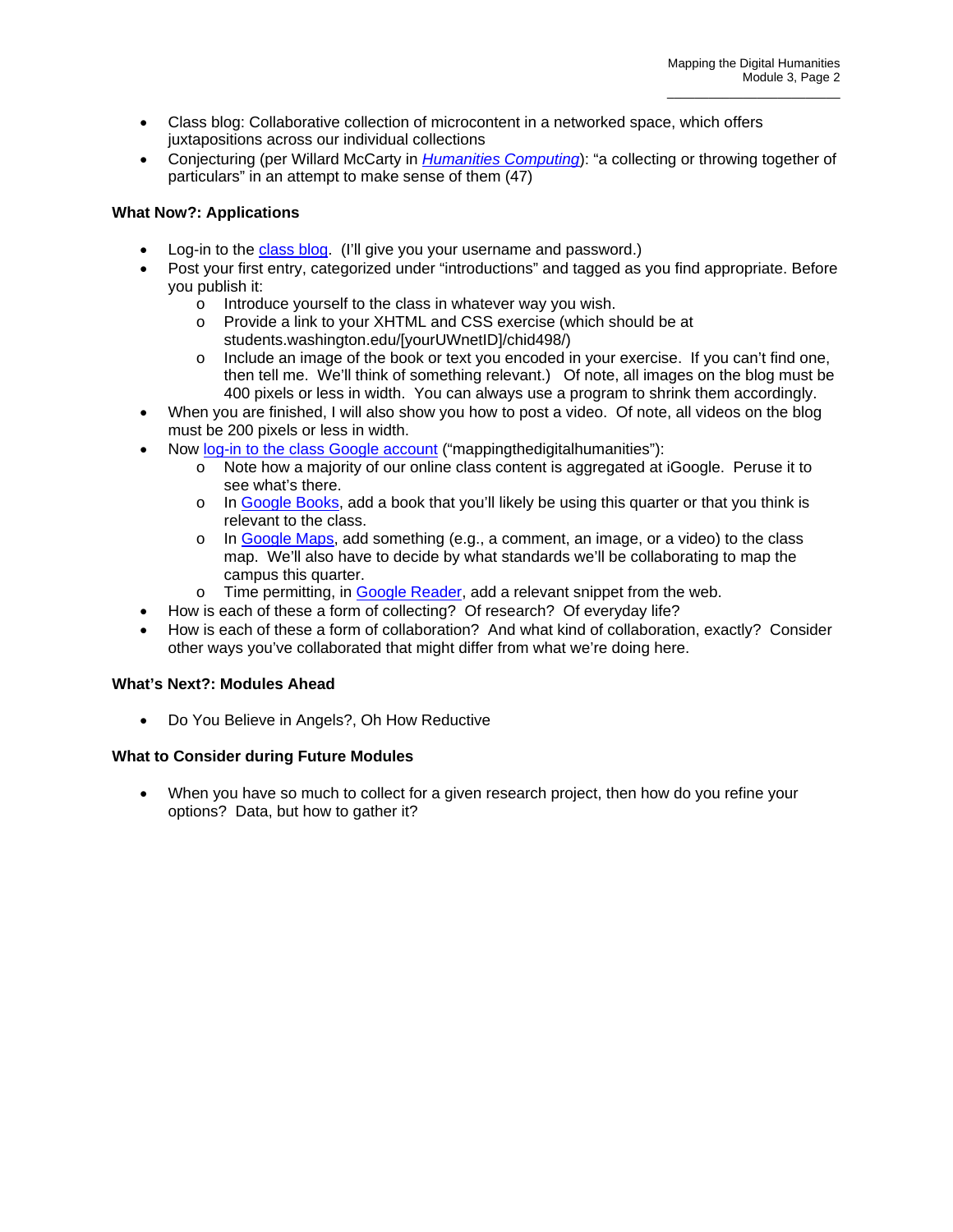# module  $|4$

mapping the digital humanities, spring 2009, university of washington

From Steve Tomasula's *[The Book of Portraiture:](http://books.google.com/books?id=9ftlAAAAMAAJ&q=book+of+portraiture&dq=book+of+portraiture&ei=gbikSYzqPIfEkASW04FD&pgis=1)* 

*The unexamined life is not worth living —Socrates, and www.homecams.com, the site that lets you see inside 1,024 private homes….* 

#### **Learning Outcomes for the Module**

- Explore media differences between print and digital texts and the implications of these differences on remediation and intermediation projects.
- Examine the distinctions between "remediation" and "intermediation" through some examples.

Let's give a look at [an animation](http://www.youtube.com/watch?v=TItBHwKORm8) of the first newsreel from John Dos Passos's *[The](http://books.google.com/books?id=TFlVe4ySsKQC&pg=PP1&dq=dos+passos+42nd+parallel&ei=IcGkSc6eOJTUlQS5ye23CA#PPA1,M1)  [42nd Parallel](http://books.google.com/books?id=TFlVe4ySsKQC&pg=PP1&dq=dos+passos+42nd+parallel&ei=IcGkSc6eOJTUlQS5ye23CA#PPA1,M1)* in tandem with [a digitized version of it](http://books.google.com/books?id=TFlVe4ySsKQC&pg=PP1&dq=dos+passos+42nd+parallel&ei=IcGkSc6eOJTUlQS5ye23CA#PPA1,M1) and its print version.

Now, let's unpack the relations between these three "versions" of the text through two terms: remediation and intermediation.

### Per [Jay David Bolter and Richard Grusin,](http://books.google.com/books?id=NHwwHwAACAAJ&dq=remediation&ei=g8KkSbOlJ43qkQSM0v2fCw) **remediation is**

- "the representation of one medium in another" (45)
- nearly synonymous with "'repurposing:' to take a 'property' from one medium and reuse it in another" (45)

#### Pe[r N. Katherine Hayles,](http://books.google.com/books?id=lwaRyOZfBzgC&dq=my+mother+was+a+computer&source=gbs_summary_s&cad=0) **intermediation is**

- the "complex transactions between bodies and texts as well as between different forms of media" (7)
- includes "interactions between systems of representations, particularly language and code, as well as interactions between modes of representation, particularly analog and digital" (33)
- "denotes mediating interfaces connecting humans with the intelligent machines that are our collaborators in making, storing, and transmitting informational processes and objects" (33)

How do the two terms offer different readings of our three versions of Dos Passos? Consider what they emphasize (e.g., "medium," "representation," "bodies," and "collaborators").

#### To help us along, we might consider what [Hayles, in a different text,](http://books.google.com/books?id=5gtoAAAAMAAJ&q=hayles+electronic+literature&dq=hayles+electronic+literature&ei=AcqkSeXaMYa4kwS-y72NAg&pgis=1) says are **the characteristics of computer-mediated text**. It

- is "layered" (e.g., layer of text on a screen and code layer) (163)
- "tends to be multimodal" (e.g., including "text, images, video, and sound") (164)
- exists such that "storage is separate from performance" (e.g., store files on a server in Seattle, read them in Santiago) (164)
- "manifests fractured temporality" (e.g., reader does not control "how quickly the text becomes readable") (164)

#### **Implications for Your Digital Humanities Project**

When thinking of "remediating" or "intermediating" print, the characteristics of computer-mediated text should factor what remediation or intermediation will afford—how either invites or pressures certain

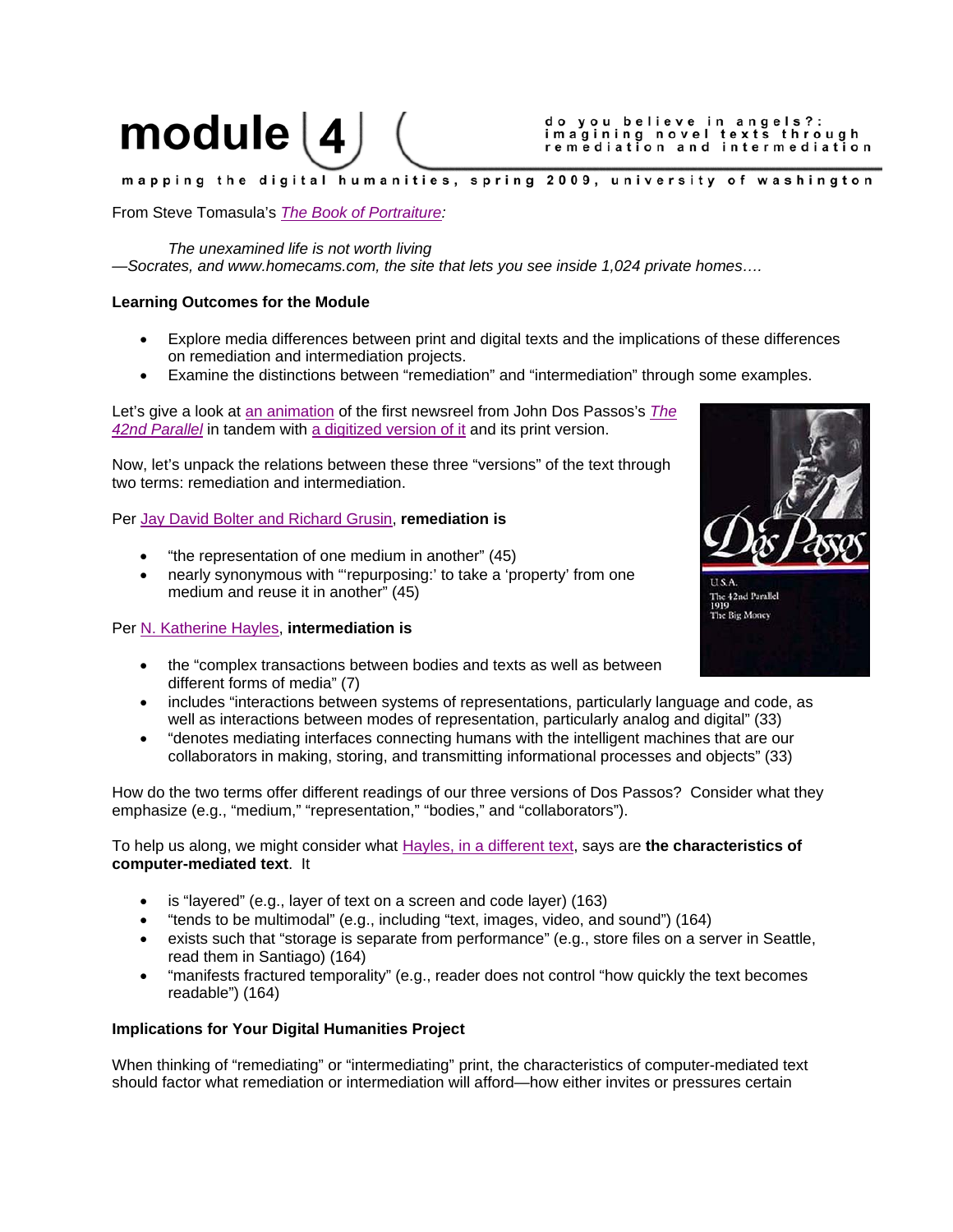readings and engagements. (See [Module 1](http://mappingthedigitalhumanities.org/wp-content/uploads/2009/01/module-1.pdf) on curious relationships and [Module 3](http://mappingthedigitalhumanities.org/wp-content/uploads/2009/01/module-3.pdf) on the class blog as a collection.)

#### **What Now?: Applications**

- Check out *[Marsha's Throne Angels](http://collection.eliterature.org/1/works/wittig__the_fall_of_the_site_of_marsha/Spring/index.html)*! As a parody of old school, low-tech personal web pages, what media is it remediating? How does it achieve humor in this remediation?
- In the above line, what happens to our interpretations when we revise "remediating" and "remediation" to "intermediating" and "intermediation"?

#### **What's Next?: Modules Ahead**

• Oh How Reductive, Making Swervy Things

#### **What to Consider during Future Modules**

• How might these angels, not to mention these distinctions between intermediation and remediation, inform your project? Which of the two terms do you prefer? Why?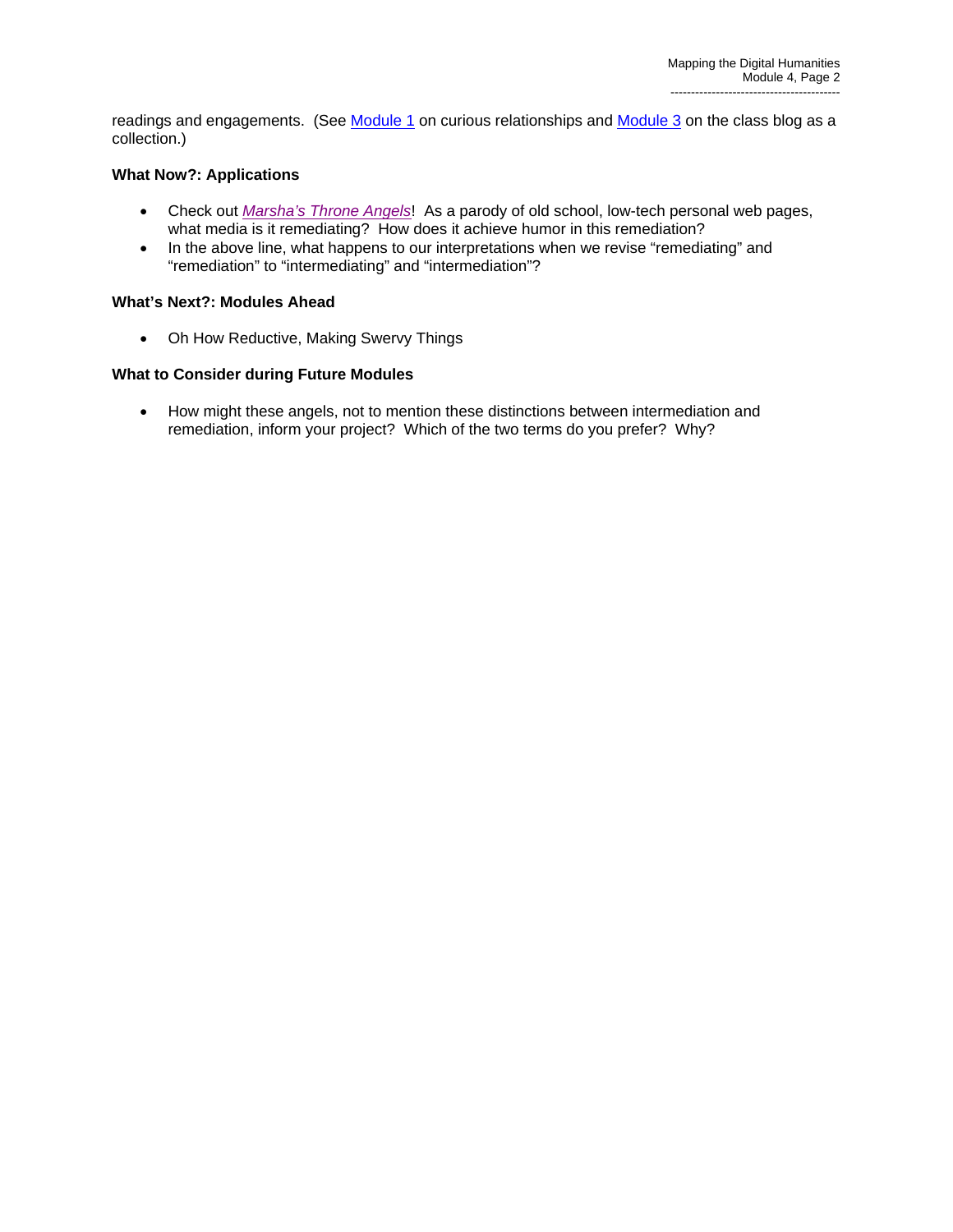## module  $|5|$

oh how reductive: thinking small toward complexity

mapping the digital humanities, spring 2009, university of washington

From Marianne Moore's ["The Student"](http://books.google.com/books?id=Bvdm-SmgMHcC&printsec=frontcover&dq=Marianne+Moore&ei=Md6lSdS_JpDUlQSB9YiKDg&client=firefox-a#PPA101,M1):

*"When will your experiment be finished?" "Science is never finished."* 

And from her ["People's Surroundings":](http://books.google.com/books?id=Bvdm-SmgMHcC&printsec=frontcover&dq=Marianne+Moore&ei=Md6lSdS_JpDUlQSB9YiKDg&client=firefox-a#PPA55,M1)

*there is something attractive about a mind that moves in a straight line—* 

#### **Learning Outcomes for the Module**

- Explore the implications of "reduction" and classification in digital humanities research.
- Consider ways you might use specific data elements to methodically reduce the primary text(s) in your research project.

Franco Moretti is a cartographer of sorts. He makes literary maps, with a science. In *[Graphs, Maps,](http://books.google.com/books?id=YL2kvMIF8hEC&dq=graphs+maps+trees&printsec=frontcover&source=bn&hl=en&ei=5-GlSffDB4jTnQfBud2pBQ&sa=X&oi=book_result&resnum=4&ct=result#PPA53,M1) [Trees](http://books.google.com/books?id=YL2kvMIF8hEC&dq=graphs+maps+trees&printsec=frontcover&source=bn&hl=en&ei=5-GlSffDB4jTnQfBud2pBQ&sa=X&oi=book_result&resnum=4&ct=result#PPA53,M1)*, he writes: "What do literary maps do . . . First, they are a good way to prepare a text for analysis. You choose a unit—walks, lawsuits, luxury goods, whatever—find its occurrences, place them in space . . . or in other words: you *reduce* the text to a few elements, and *abstract* them from the narrative flow, and construct a new, *artificial* object . . . And with a little luck, these maps will be *more than the sum of their parts*: they will posses 'emerging' qualities, which were not visible at the lower level" (53).

**Literary maps also afford what Moretti calls a "distant reading,"** "where distance is however not an obstacle, but a specific form of knowledge: fewer elements, hence a sharper sense of their overall interconnection. Shapes, relations, structures. Forms. Models" (1). To flesh out "distant reading," let's look at a couple of examples [\(1](http://books.google.com/books?id=ja2MUXS_YQUC&printsec=frontcover&dq=atlas+of+the+european+novel&ei=PuWlSZOaO4nwkQSAhIWKDg#PPA12,M1) an[d 2\)](http://books.google.com/books?id=ja2MUXS_YQUC&printsec=frontcover&dq=atlas+of+the+european+novel&ei=PuWlSZOaO4nwkQSAhIWKDg#PPA50,M1) from Moretti's *[Atlas of the European Novel: 1800-1900](http://books.google.com/books?id=ja2MUXS_YQUC&dq=atlas+of+the+european+novel&source=gbs_summary_s&cad=0)*. What's mapped? What's not?

One trick: How to avoid assuming that a distant reading fully accounts for its territory. [Alfred North](http://books.google.com/books?id=ojs-nAgV170C&q=science+and+the+mordern+world&dq=science+and+the+mordern+world&ei=3eqlSeKmJomulQSw9fSJDg&pgis=1)  [Whitehead](http://books.google.com/books?id=ojs-nAgV170C&q=science+and+the+mordern+world&dq=science+and+the+mordern+world&ei=3eqlSeKmJomulQSw9fSJDg&pgis=1) called this slippage **"misplaced concreteness."** Abstractions such as maps—in their richness and utility—are used to explain the territory. They become objectifying media that always generate reliable results (e.g., facts from maps) or uniform products (e.g., the same houses from a single blueprint). A[s Matthew Fuller](http://books.google.com/books?id=1FLIHNPucroC&dq=media+ecologies&client=firefox-a&source=gbs_summary_s&cad=0) observes: "The ruse of concrete misplacedness, of an ideally isolatable element, produces its offspring—but they are unruly" (104).

Frankenstein's creature animates this very unruliness (e.g., the uncontrollable monster of science), as does Stein's poetry (e.g., "a rose is a rose is a rose," where the definition of a rose is historically and culturally dependent). (Se[e Module 2.](http://mappingthedigitalhumanities.org/wp-content/uploads/2009/01/module-2.pdf)) So does the image (right) of Astaire's unruly [movement;](http://en.wikipedia.org/wiki/You%27re_All_The_World_To_Me) he looks positioned in the still shot, but photography needn't give us the illusion that this event is isolatable and easily repeated. (I certainly couldn't pull it off.) Consider, too, syntagms fro[m Module 2.](http://mappingthedigitalhumanities.org/wp-content/uploads/2009/01/module-2.pdf) This shot of Astaire is in a sequence of shots. What comes before and after is crucial.



Abstraction here is not what Ezra Pound means when [he writes](http://www.english.illinois.edu/maps/poets/m_r/pound/retrospect.htm) (in *Poetry*, 1913), "Go in fear of abstractions." Pound's on a different register. For him, the idea is to avoid writing in imprecise language what someone else already wrote precisely. Treat the thing directly. Use the exact word. For Whitehead and Moretti, **abstractions are quite useful for** *collecting elements and showing their relations*. When they are understood as the causes that *produce* homogenous territories, then misplaced concreteness occurs. (Consider, too, [Nietzsche](http://books.google.com/books?id=OwGPCsLiBlwC&dq=nietzsche+causes+effects+genealogy+of+morals&printsec=frontcover&source=bn&hl=en&ei=BwumSa75FYGEsQP_-dT1Dw&sa=X&oi=book_result&resnum=4&ct=result#PPA58,M1) on how the cause is generated after the effect.)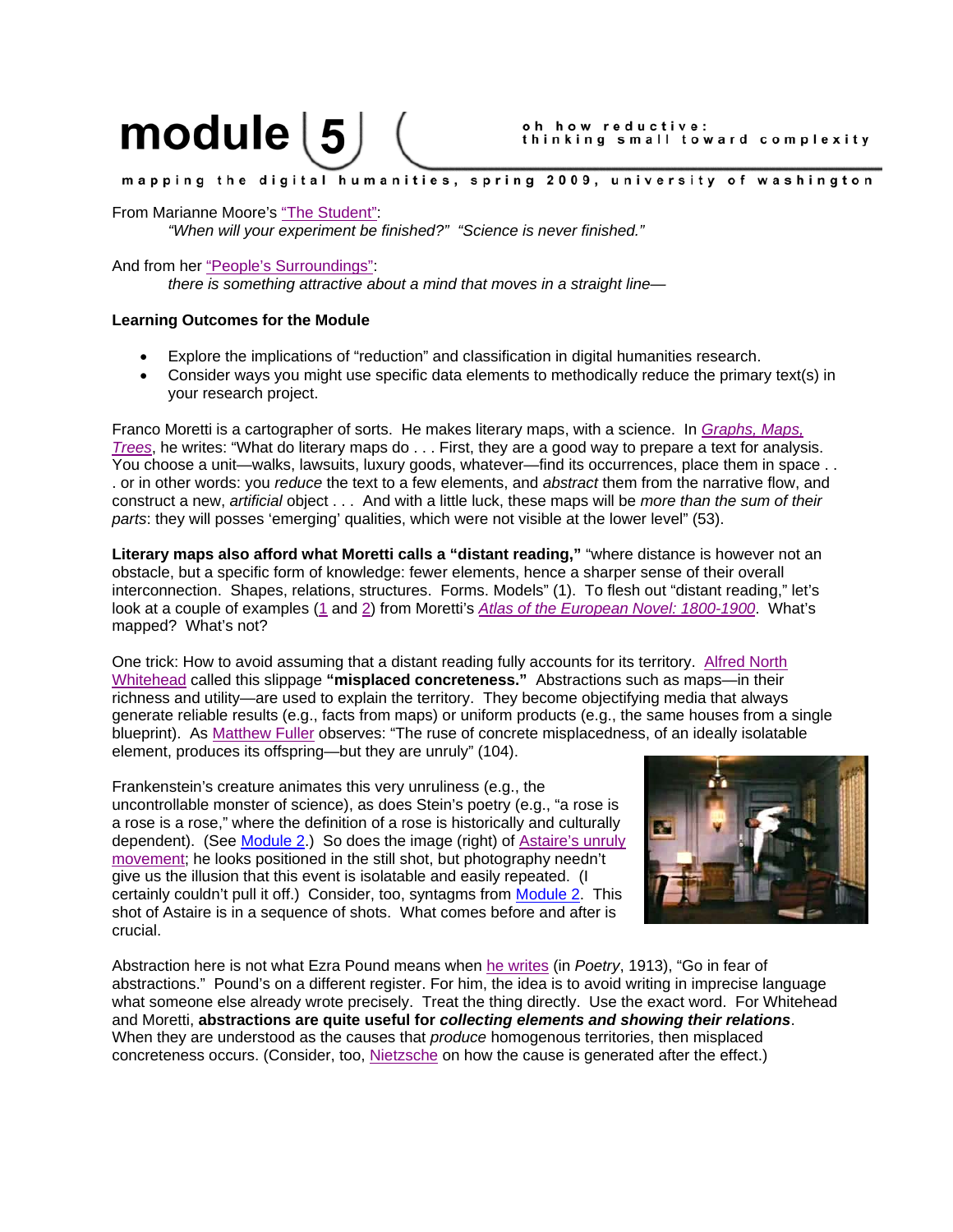#### **Implications of the reductive method for your digital humanities project**:

- Textual/Literary maps are not only geographical maps. Think broadly about how to map the space of your text(s) (e.g., places in a novel, recurrence of concepts in a poem, publication dates in a genre/corpus).
- Novel questions, complex issues, and creativity can emerge from reduction and classification. (Consider [Oulipo](http://en.wikipedia.org/wiki/Oulipo)!) In fact, reduction and classification can help generate interpretations you may have never considered. Moretti [writes](http://books.google.com/books?id=YL2kvMIF8hEC&dq=graphs+maps+trees&source=gbs_summary_s&cad=0), "I had found a problem for which I had absolutely no solution. And problems without a solution are exactly what we need . . . we are used to asking only those questions for which we already have an answer" (26).
- Reduction is a practical way of narrowing rich research projects, of keeping them simple. It forces you to not only isolate elements of the text, but to also articulate how you isolated them and how you are assessing/quantifying them.
- Distant reading runs contrary (in some ways) to "close reading" in the humanities. Keep in this in mind. How will some audiences object to the distant reading you're conducting?

#### **What Now?: Applications**

- In your clusters, work together so that each student selects three data elements that reduce the primary text(s) of her/his project. These elements would ostensibly lead to a textual mapping.
- On the blog, list your three elements and address three things about each: (1) what kind of interpretation would it afford? (2) what of importance might it ignore? (3) how does it relate to—or join—the other two elements?

#### **What's Next?: Modules Ahead**

• Making Swervy Things, Mapping in Stakes

#### **What to Consider during Future Modules**

• How does the kind of map you ultimately produce influence your choice of data elements and vice versa?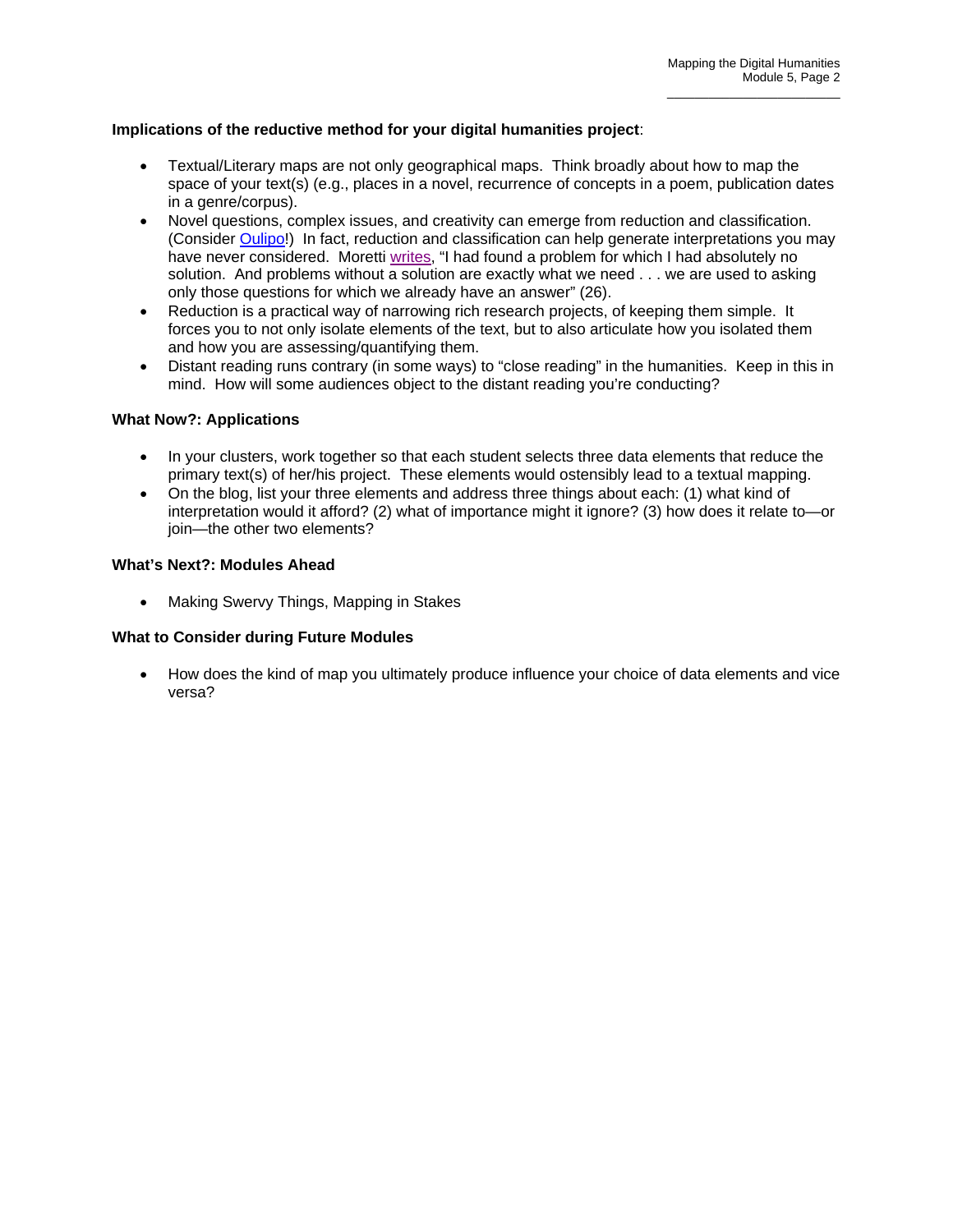### module  $6$

mapping the digital humanities, spring 2009, university of washington

From Donna Haraway's *[Modest\\_Witness@Second\\_Millenium.FemaleMan\\_ Meets\\_OncoMouse:](http://books.google.com/books?id=ftO4jLQ2RM8C&dq=haraway+modest&client=firefox-a&source=gbs_summary_s&cad=0)  [Feminism and Technoscience](http://books.google.com/books?id=ftO4jLQ2RM8C&dq=haraway+modest&client=firefox-a&source=gbs_summary_s&cad=0)*: *In Greek, trópos is a turn or a swerve; tropes mark the nonliteral quality of being and language. Metaphors are tropes, but there are many more kinds of swerves in language and in worlds. Models, whether conceptual or physical, are tropes in the sense of instruments built to be engaged, inhabited, lived.* 

#### **Learning Outcomes for the Module**

- Consider the implications of modeling for humanities research through examples from Google Visualization API.
- Become familiar with how digital models enable the organization of difference and patterns.
- Explore some possible options for modeling the data from your own project.

According to [Willard McCarty,](http://books.google.com/books?id=o_sHHQAACAAJ&dq=Humanities+Computing&ei=7SumScXVCYL8lQSd_fmJDg) a model is "either *a representation of something for purposes of study*, or *a design for realizing something new*" (24). These two understandings of models correspond with Clifford Geertz's "**denotative 'model** *of***'**, such as a grammar describing the features of a language, and an **exemplary 'model** *for***'**, such as an architectural plan" (24).

Here, models relate to maps. McCarty suggests that, like modeling, mapping "can be either of or for a domain, either depicting the present landscape or specifying its



future—or **altering how we think about it**, e.g., by renaming its paces. A map is never entirely neutral, politically or otherwise" (33). (For more, see his ["Modeling: A Study in Words and Meanings."\)](http://www.digitalhumanities.org/companion/view?docId=blackwell/9781405103213/9781405103213.xml&chunk.id=ss1-3-7&toc.depth=1&toc.id=ss1-3-7&brand=9781405103213_brand)

McCarty also suggests that there are **two features of modeling as a practice**

- Take knowledge for granted and just start modeling. Eventually, meaningful surprise occurs when the model generates an occurrence that cannot be explained (e.g., something is where it shouldn't be), or when the model fails to generate the expected occurrence (e.g., something isn't where it should be) (25-26). Both of these examples could also be called "contrivances," or the bringing about of unintended events. (See [Module 1](http://mappingthedigitalhumanities.org/wp-content/uploads/2009/01/module-1.pdf) on knowledge production, curiosity, and the Wunderkammer.)
- Perceive the manipulability of information. Models are repeatedly altered and must be interactive (26). Digital models are arguably more flexible, interactive, and manipulable than print ones.

How, then, does a map become Haraway's nonliteral swervy thing, or Geertz's "model for"? How might it alter common perceptions of history, of landscape, of culture, of literature? Or how might it become a vehicle for humor or political action? (We're really going to unpack these questions in the [next module.](http://mappingthedigitalhumanities.org/wp-content/uploads/2009/01/module-7.pdf))

#### **Implications for your digital humanities research projects**

Modeling entails the

• Introduction of, and interaction between, media layers (e.g., the spreadsheet, the motion chart, the notes, the text, and the essay) in the stages of research and collecting data. (See [Module 4](http://mappingthedigitalhumanities.org/wp-content/uploads/2009/01/module-4.pdf) on intermediation and remediation, and [Module 3](http://mappingthedigitalhumanities.org/wp-content/uploads/2009/01/module-3.pdf) on collecting and conjecturing.)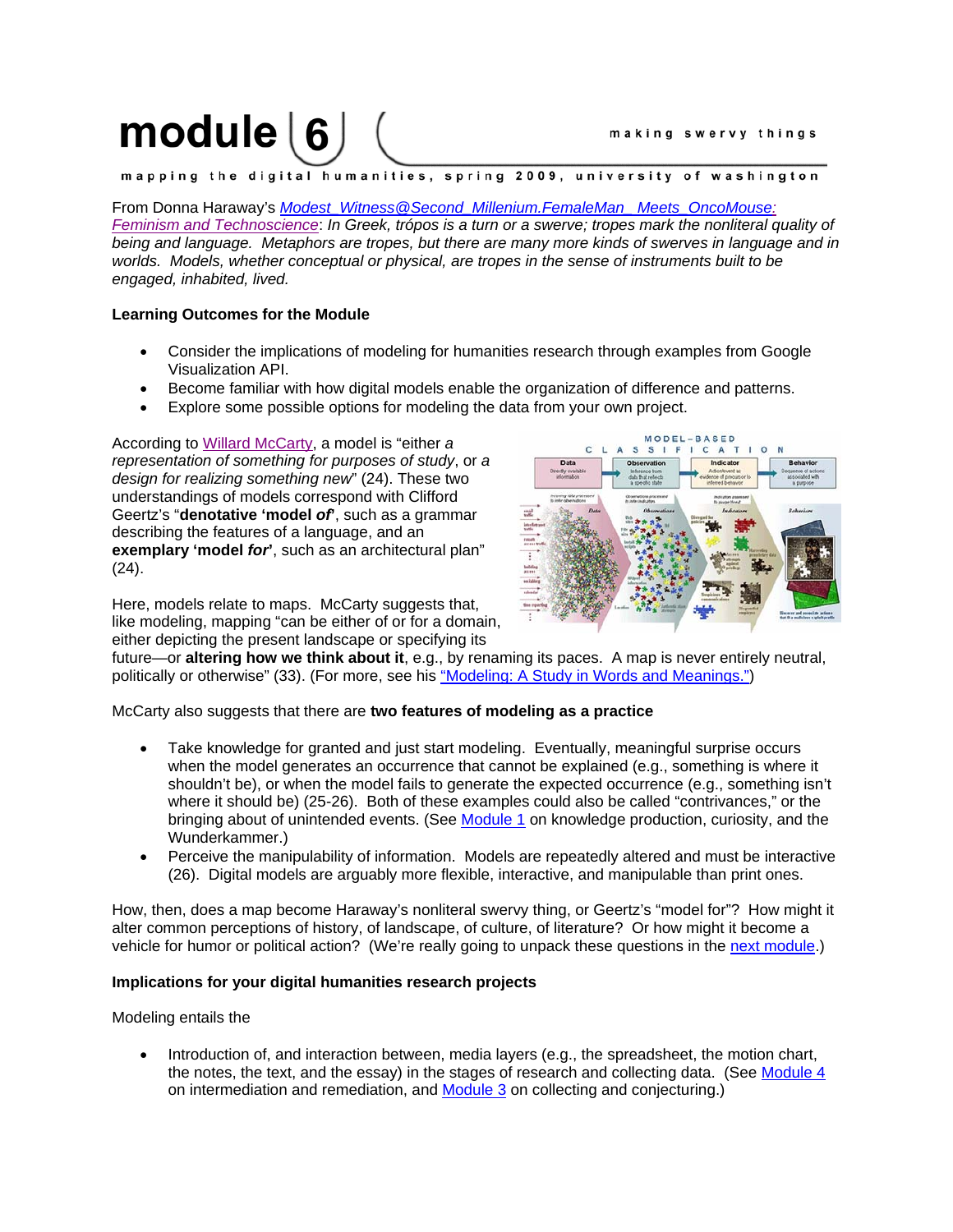- Mobilization of theory through what McCarty calls "the continual process of coming to know by manipulating things" (28). In other words, the swervy thing is also a theory thing: it's a material object (that has force and is used by people in certain ways) *and* a concept repeatedly put into action.
- Integration of quantitative approaches and classifications into critical approaches to history, culture, and literature.
- "Distant reading" of texts and discovering a problem without a solution. (See Moretti's comments in [Module 5.](http://mappingthedigitalhumanities.org/wp-content/uploads/2009/01/module-5.pdf))
- Challenges of:
	- $\circ$  (1) Synthesizing various modes of perceiving, storing and transmitting information,
	- o (2) Selecting the most effective data elements (for a swervy thing),
	- $\circ$  (3) Finding the most persuasive model for your audience(s) and purpose(s), and
	- $\circ$  (4) Determining whether you are representing information ("model of") or designing for the realization of the new ("model for").

#### **What Now?: Applications**

- [Check out Google Visualization API library.](http://code.google.com/apis/visualization/documentation/gallery.html) Scroll through the options (e.g., motion chart, geomap, and annotated time line) with your project in mind.
- For each that interests you, look (at least) at the examples provided, the data format, and configuration options. Considering the aims of your project, as well as your elements (from [Module 5\)](http://mappingthedigitalhumanities.org/wp-content/uploads/2009/01/module-5.pdf), does any of the visualizations work for you? Why or why not?
- As a class, we'll work through an example motion chart using a spreadsheet as a data source.
	- When we are finished, on the blog, respond to the following in your own entry:
		- o (1) Given this cursory look at modeling, what obstacles do you foresee?
		- $\circ$  (2) For your project, are you more invested in modeling for or modeling of? Why?
		- $\circ$  (3) How do the visualizations affect your perception of your elements (from [Module 5\)](http://mappingthedigitalhumanities.org/wp-content/uploads/2009/01/module-5.pdf)? What might need to change from that last module?
		- $\circ$  (4) What other kind of visualizations or models would you like to work with in class?

#### **What's Next?: Modules Ahead**

• Mapping in Stakes, What's Data?

#### **What to Consider during Future Modules**

• Soon, you'll be submitting data for your project. Regardless of whether you are modeling for or modeling of, how will you make your data interesting, and how will it be organized? What audience(s) do you have in mind, and what matters to them?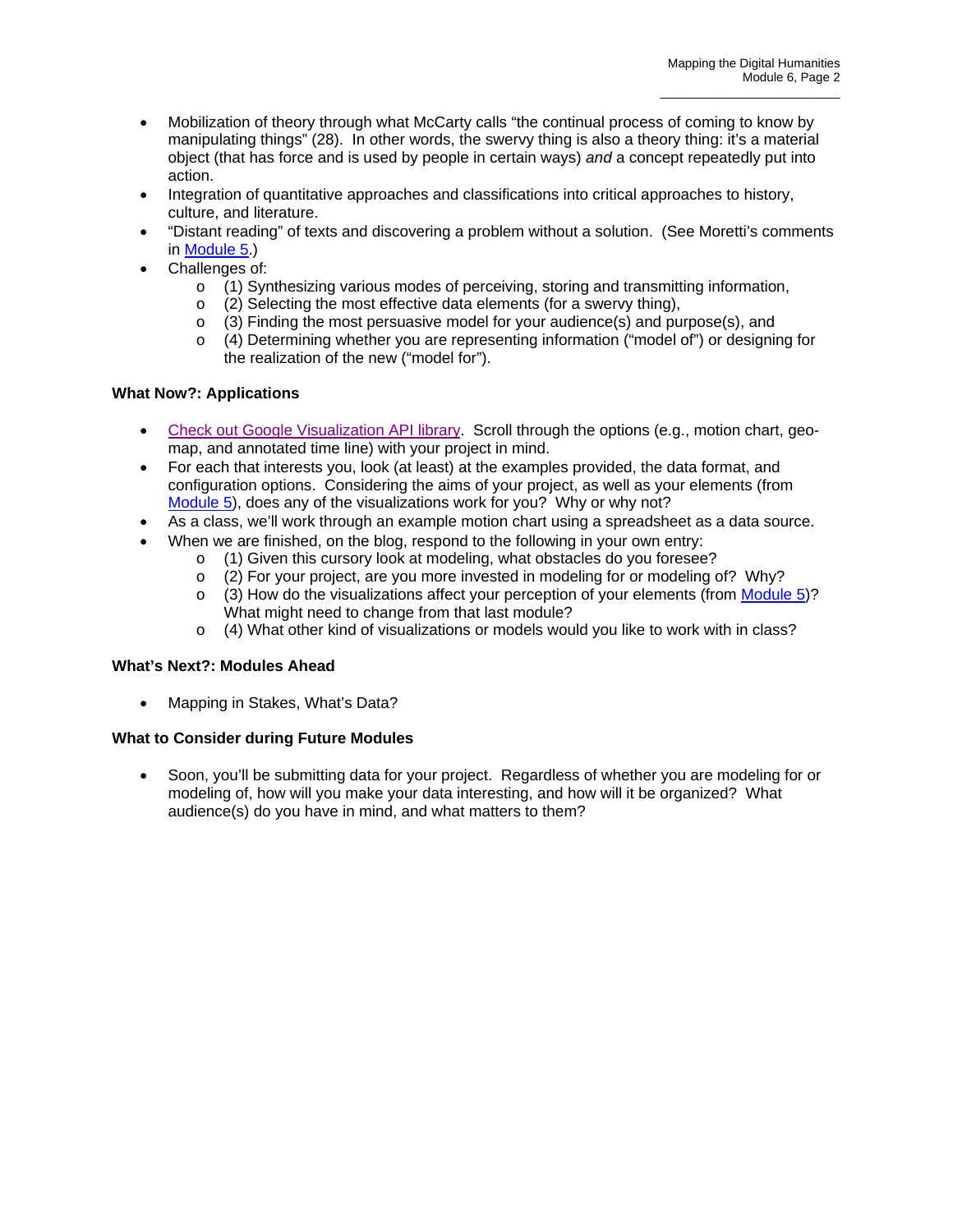### module  $|7$

mapping in stakes:<br>making your digital project matter

mapping the digital humanities, spring 2009, university of washington

Protagonist, from Ralph Ellison's *[Invisible Man](http://books.google.com/books?id=KBYUH8Qk5HIC&q=invisible+man&dq=invisible+man&ei=EHzKSfGNKJqGkATBuZWKBg&pgis=1)*: *All things, it is said, are duly recorded—all things of importance, that is. But not quite, for actually it is only the known, the seen, the heard and only those events that the recorder regards as important that are put down, those lies his keepers keep their power by. . . . Where were the historians today? And how would they put it down?* 

#### **Learning Goals for the Module**

- Become familiar with some critical approaches to technology and how to apply one or two of those approaches to your own project, especially to how you are gathering data.
- Determine—through examples and an assessment of your data elements—how those critical approaches might help you increase the stakes of your project.



**What or who a map excludes, as well as what or who it enables, are arguably its most important aspects**. Often, humanities research projects attend to how objects, such as maps, function in certain social or cultural domains—how, for example, maps render invisible certain people, places, and events and how to change existing maps or create new ones accordingly. Indeed, maps are ways of writing and classifying history, of putting it down. A question, then, is how to recognize what's missing from your own work, why what's missing matters, and how to revise, if need be.

Before we start there, let's look at an example mapping project, ["Queering the map: The Productive](http://www.informaworld.com.offcampus.lib.washington.edu/smpp/content~content=a791001958~db=all~order=page)  [Tensions of Colliding Epistemologies,"](http://www.informaworld.com.offcampus.lib.washington.edu/smpp/content~content=a791001958~db=all~order=page) by [Michael Brown](http://faculty.washington.edu/michaelb/index.html) and [Larry Knopp.](http://www.d.umn.edu/~lknopp/) Here's the abstract from their article:

"Drawing on and speaking to literatures in geographic information systems (GIS), queer geography, and queer urban history, we chronicle ethnographically our experience as queer geographers using GIS in an action-research project. We made a map of sites of historical significance in Seattle, Washington, with the Northwest Lesbian and Gay History Museum Project. We detail how queer theory/activism and GIS technologies, in tension with one another, made the map successful, albeit imperfect, via five themes: colliding epistemologies, attempts to represent the unrepresentable, productive pragmatics, the contingencies of facts and truths, and power relations. This article thus answers recent calls in the discipline for joining GIS with social-theoretical geographies, as well as bringing a spatial epistemology to queer urban history, and a cartographic one to queer geography."

With this project as a case study, how might we consider how "Queering the Map" could emerge from different critical approaches to the map as a technology? Below are five possible approaches, which are broadly framed and adopted from [Roel Nahuis's and Harro van Lente's "Where Are the Politics?](http://sth.sagepub.com.offcampus.lib.washington.edu/cgi/reprint/33/5/559)  [Perspectives on Democracy and Technology."](http://sth.sagepub.com.offcampus.lib.washington.edu/cgi/reprint/33/5/559)

- **Intentionalist**: How is a map (as an artifact representing the values of mapmakers and specific social groups) a materialization of power and authority?
- **Proceduralist**: How is mapping (as a set of social practices with rules and agreed-upon guidelines) a negotiation between interested groups? And who do these groups represent?
- **Actor-Network**: How is the map (as an artifact that affords and forbids certain actions) the result of a struggle between forces or programs, and how does it affect people's actions on a local level?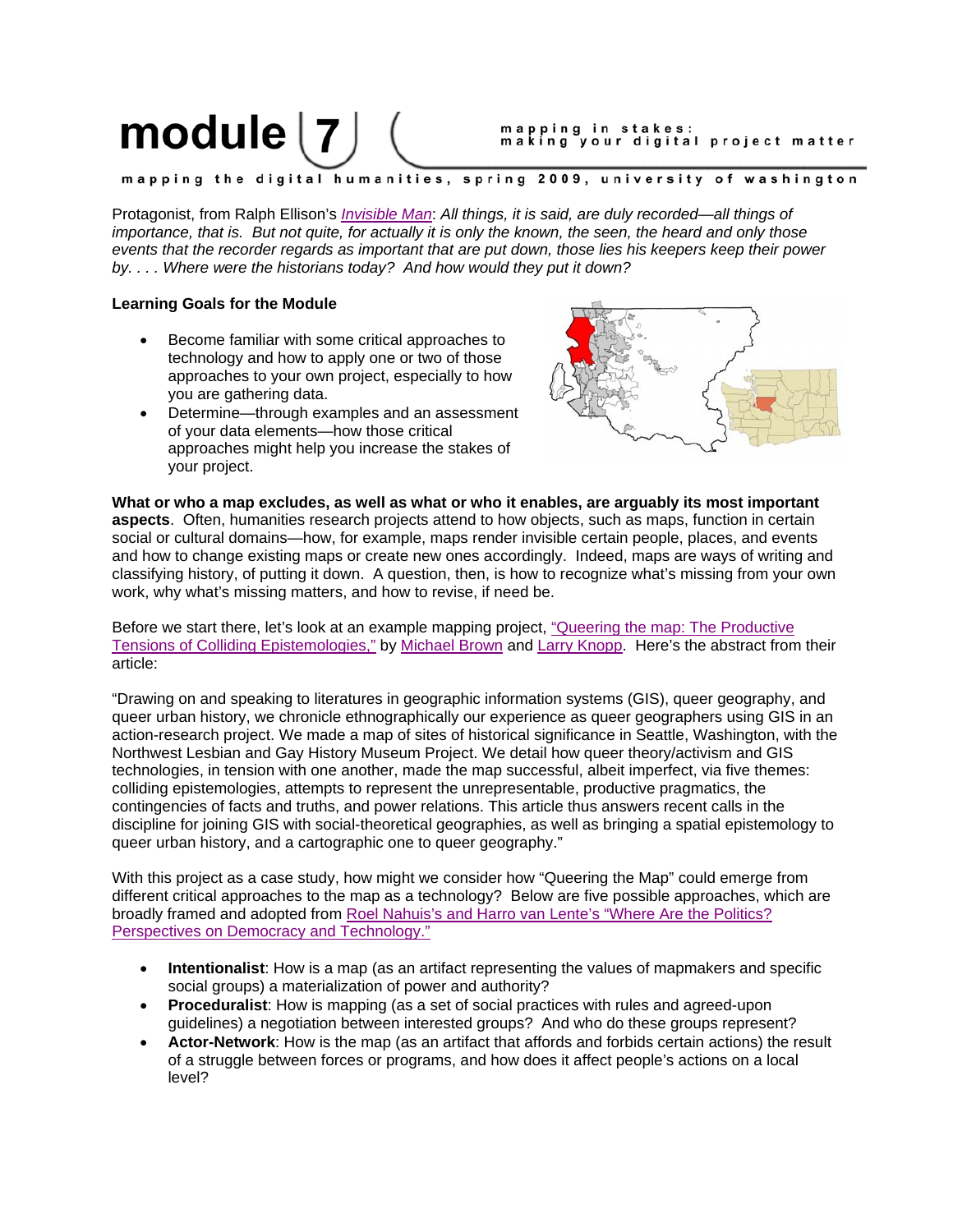- **Interpretivist**: How are the map (as a text with multiple meanings) and the mapmaker (as an participant with certain investments) influencing and influenced by the discourse in which they are embedded?
- **Performative**: How is the setting of mapping practices (as activities influenced by particular biases) enabling people to act the way that they do, and what other approaches to the setting would somehow surprise or lay bare biased mapping practices?

As a class, let's unpack these approaches a bit. Then, in your clusters, you can decide—in the context of the "Queering the Map" case study—which two critical approaches you find most relevant. After you chat and blog (with one entry per group) about your decisions, then we'll reconvene and discuss.

#### **Implications for your digital humanities research projects**

- Digital projects that are motivated by and well aware of their specific critical approaches to technology will be more persuasive—they will have higher stakes—than those projects where the critical approach is loosely articulated or even nonexistent.
- Critical approaches to technology allow digital humanities projects to do more than simply "represent" information in new forms (e.g., digitize print texts). They allow them to produce new knowledge.
- Note how these five critical approaches relate to [Module 5 \(](http://mappingthedigitalhumanities.org/wp-content/uploads/2009/01/module-5.pdf)on modeling "of" and "for") and [Module 1](http://mappingthedigitalhumanities.org/wp-content/uploads/2009/01/module-1.pdf) (on emergent media and knowledge production).
- Selecting one or two of the approaches above and mobilizing it in your own work might be a way of focusing your project.
- These critical approaches affect both how projects are theorized and how they are practiced (e.g., your project as an idea and your project as a process of gathering and organizing data).

#### **What Now?: Applications**

- Return to your data elements fro[m Module 5](http://mappingthedigitalhumanities.org/wp-content/uploads/2009/01/module-5.pdf) and to your [workflow.](http://mappingthedigitalhumanities.org/wp-content/uploads/2009/01/assignment-3.pdf) In your own blog entry, please respond to the following questions:
	- o How, if at all, are your data elements emerging from one or several of the critical approaches listed above, and to what effects? If they don't appear to be emerging from one of these approaches, then explain why you think that is the case.
	- o If you were to revise your data elements along the lines of one of these approaches, then what would change? (For example, would you cut an element? Add one? Revise them so that they relate differently? Change how they are worded?)
- Time permitting, let's discuss your entries in your clusters and as a class.

#### **What's Next?: Modules Ahead**

• What's Data?, Close Reading

#### **What to Consider during Future Modules**

In [the next module,](http://mappingthedigitalhumanities.org/wp-content/uploads/2009/01/module-8.pdf) you'll be gathering data based upon the data elements you selected in your workflow. Given this module, what kind of data do you expect? How might you make that data more interesting? Riskier? More provocative?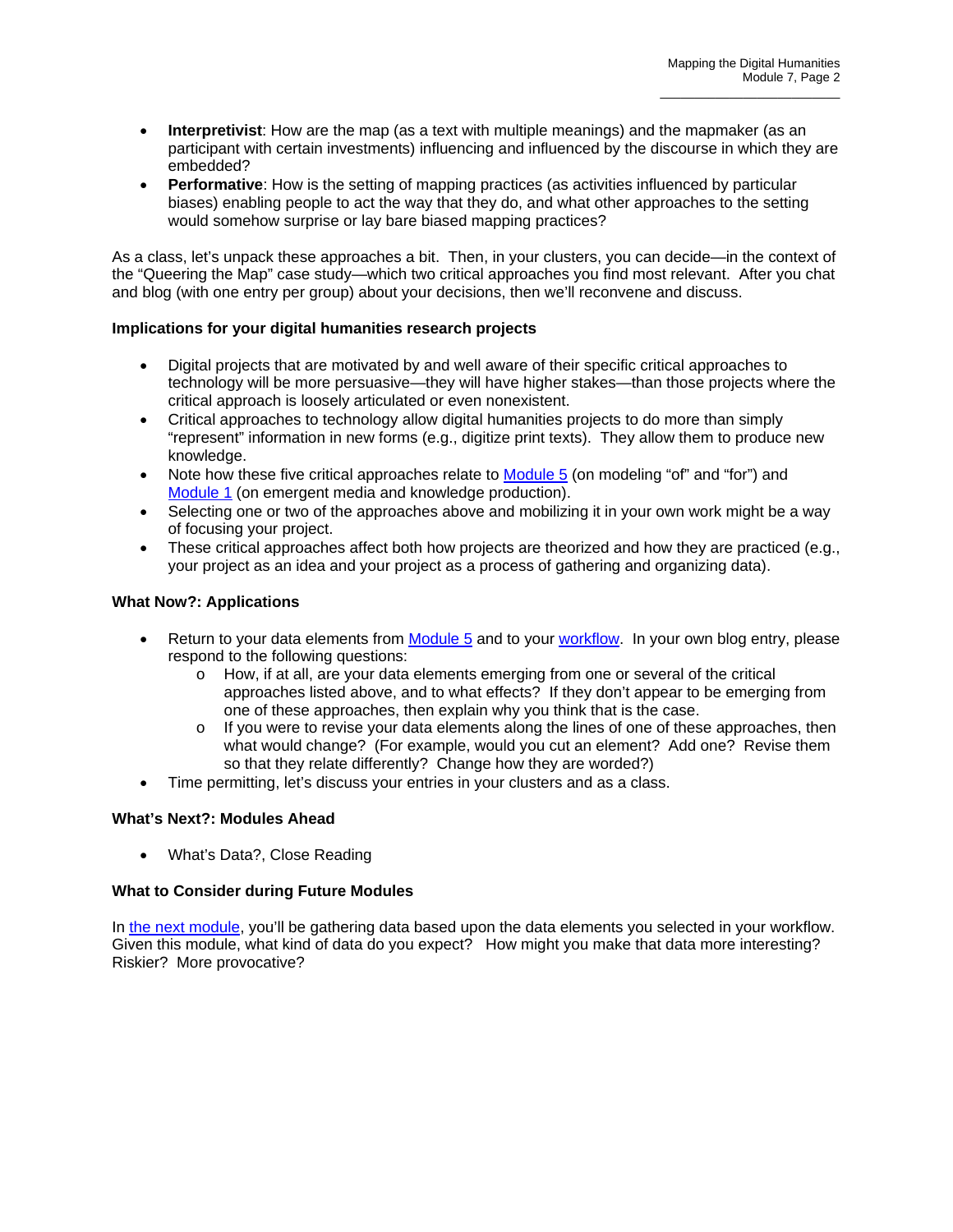module  $8$ 

mapping the digital humanities, spring 2009, university of washington

From Linda Nagata's *[Limit of Vision](http://books.google.com/books?id=W4XuL513rgkC&printsec=frontcover&dq=limit+of+vision&ei=ZrnOSePyDoqUkQShprm4AQ#PPA17,M1)*: *Virgil squeezed his eyes shut, wondering if they ever would have the power to heal death. The human body was a machine; he knew that. He had looked deep into its workings, all the way down to the level of cellular mechanics, and there was no other way to interpret the processes there than as the workings of an intricate, beautiful, and delicate machine. Machines, though, could be repaired. They could be rebuilt, copied, and improved—and sometimes it seemed inevitable that all of that would soon be possible for the human machine too.* 

#### **Learning Outcomes for the Module**

- Understand how data elements (as categorizations of data) are imbricated in material practices, which are associated with actual people and places.
- Consider the importance of scope in assessing your data.
- Learn some "textured" language for assessing your own data and data sources.

#### In *[Nanovision](http://books.google.com/books?id=46J9NQAACAAJ&dq=Nanovision&ei=D7vOSZncGIzUkwSs58mqAQ)*, Colin Milburn writes about ho[w nanotechnologists](http://www.nano.washington.edu/index.asp) and

nanoscientists can "fashion their work as a *mapping practice*, an effort to contain novel territory within a representational topography that is pictorial, rhetorical, and numerical all at the same time—a 'data map,' a visual rendering, and a descriptive survey of the landscape that transforms its various *physical properties* into *property as such*" (65-66). Put broadly, nanovision, or, for instance, a researcher's ability to see objects and bodies at the atomic level, translates the **microscopic world** into a landscape to be explored, mapped, and territorialized—to **visualize it, give it a language, and quantify it**. The world as we know it is rendered strange through a new scale. For one, bodies and objects behave differently when we zoom in, when we use technologies such as scanning tunneling microscopes to see what the human eye cannot. What's more, if we can now map what we cannot see with the naked eye, then we can also start to **manipulate and shape** it. In short, the nanoworld becomes a world of new affordances and possibilities. And as Milburn points out: "Indeed, a vocabulary of western exploration and 'Manifest Destiny' plays a powerful epistemic role in nanoscience research" (67). Expand vision? Expand human control and domain over the world (67). [\(Martin Jay,](http://books.google.com/books?id=_T-BfsiIWCoC&printsec=frontcover&dq=martin+jay+vision&ei=HMHOSeihLIXElQTjx6iiAQ#PPA8,M1) among others, refers to this as "ocularcentrism.")

Perhap[s a video](http://www.vimeo.com/3835663) spells it out better. Let us see.

#### **Implications for your digital humanities research projects**

- With maps, we tend to think of how to make things that are larger than us (e.g., the whole world) smaller than us (e.g., a map of the world). Yet nanotechnology demonstrates how mapping is really a matter of scope—of expanding our scale (e.g., applicability) and range (e.g., breadth) of knowledge, whether that is seeing the entire world or seeing the minute, inner-workings of the body. The **scope of your data** (and not necessarily the amount of it) is thus always something to consider. Of course, thinking big isn't always the best option, and your acute knowledge of your project's scope—of why you are setting its scale and range the way that you are—will only enhance how persuasive audiences find it.
- While nanotechnologies afford us increasing freedom (e.g., of choice, of movement), freedom is not the same as control. For instance, our bodies still function in ways we cannot see, let alone grasp. Increased access to information about them does not imply that all material problems will be easily remedied. Put another way, political issues cannot be resolved technologically. (See [Wendy Chun a](http://books.google.com/books?id=M-RZAAAACAAJ&dq=control+and+freedom&ei=mMbOSd2dFIjSlQTlppi5AQ)n[d Module 7 h](http://mappingthedigitalhumanities.org/wp-content/uploads/2009/01/module-7.pdf)ere.) Persuasive digital projects often recognize that knowledge does not exist in objects, bodies, technologies, or information alone, but rather in the material [relationships b](http://mappingthedigitalhumanities.org/wp-content/uploads/2009/01/module-1.pdf)etween them. (Some refer to these relationships as ecologies.)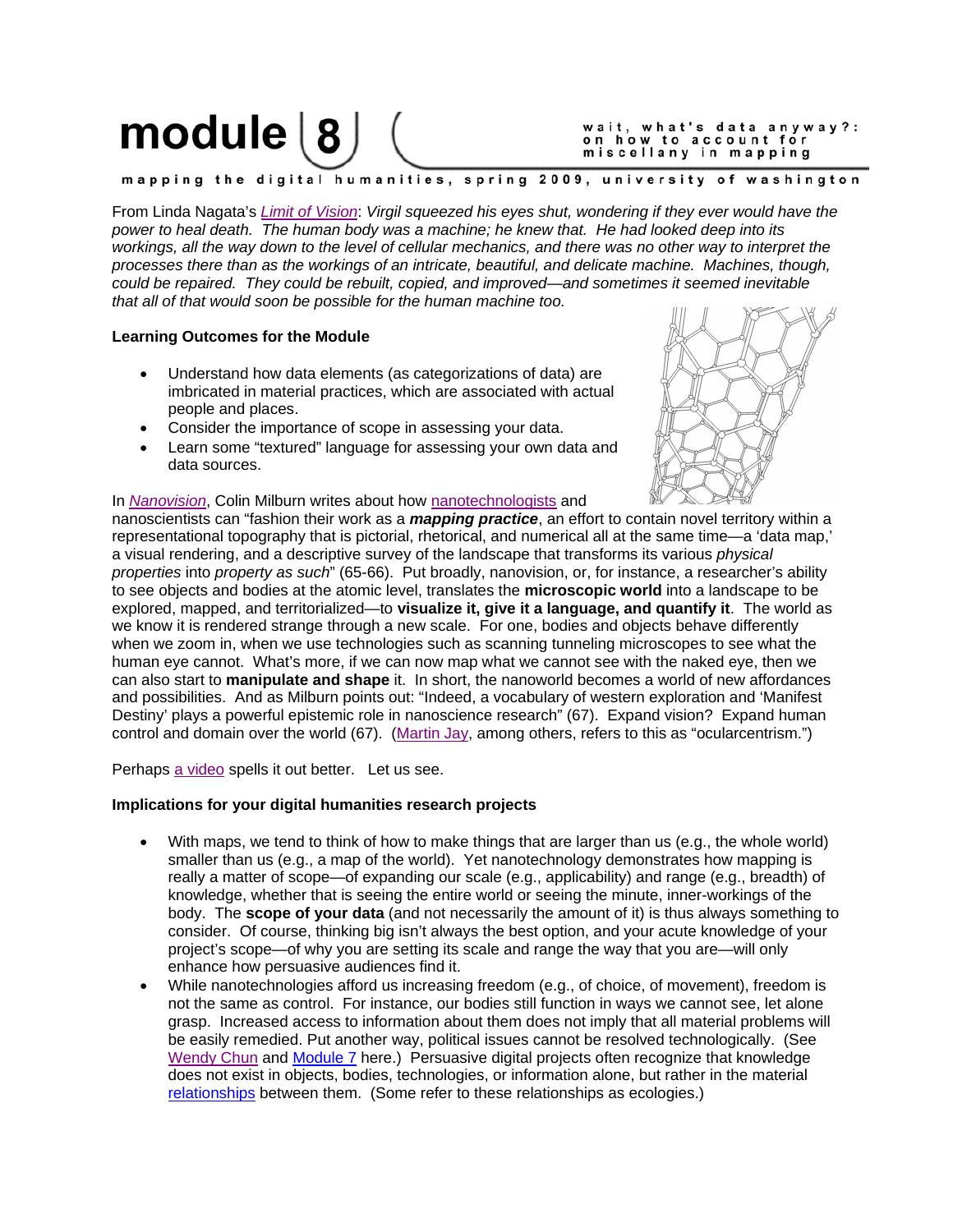#### **What Now?: Applications**

- For this module, I asked you to bring in some data. More specifically, I asked you to actually cut up your print project—to cut into print, gather what you need, and consequently cut out the rest. I also asked you to arrange your data according to your data elements. Now, with that arranged data in front of you, let's ask the following questions of what we'll call your data's "texture." These metaphors, borrowed in part from *[Sorting Things Out](http://books.google.com/books?id=xHlP8WqzizYC&dq=sorting&source=gbs_summary_s&cad=0)* by Bowker and Star, will be means of reminding ourselves of your data's materiality and its scope. Comparable to how nanotechnologists speak of carbon nanotubes, let's speak of your data as threads:
	- o How "thick" of a thread is it? (That is, how well does it account for the range of possibilities suggested by your data elements?)
	- $\circ$  How "durable" of a thread is it? (That is, how would it hold up to critique? To what critical approaches (see [Module 7\)](http://mappingthedigitalhumanities.org/wp-content/uploads/2009/01/module-7.pdf) is it accountable?)
	- o How "tightly or loosely woven" is it? (That is, how broadly or narrowly does it describe the place, people, or things it's describing?)
	- o How well are your data sets "knotted" or "tied" together? (That is, how do they relate, and how do they contradict/complement each other?)
- With these questions in mind, please, in your own entry, blog about miscellany. But by "miscellany," I'm being quite specific. After conducting the above material assessment of your data's scope:
	- o What do you think you "cut out" from the data sources and archive you've been working with? What's in the remnants? In "zooming in" on specific elements of the text, what did your nanovision occlude, and to what effects on your project? Especially consider how tightly or loosely woven the data is.
	- o What are the limits of your data sources and archive? Their limits of vision? Do you need to look to more texts? Why, or why not? Especially consider the thickness and durability of your threads.
	- o Now that you have some data, how, if at all, did the data elements (as constraints) help you gather data that surprised you? Put another way, what, if anything, did you think you had under control and all mapped out that, in fact, you do not? Especially consider the ties and knots across your data sets. If were not surprised, then why?

#### **What's Next?: Modules Ahead**

• Close Reading, Assessing Your Project

#### **What to Consider during Future Modules**

• In the near future, you'll be producing a [data model,](http://mappingthedigitalhumanities.org/wp-content/uploads/2009/01/assignment-4.pdf) which is essentially an abstraction of how you are organizing and processing your data. In composing such an abstraction, what are some ways to remind yourself of your data's texture? Of its material embeddedness and implications?

Good luck, humans.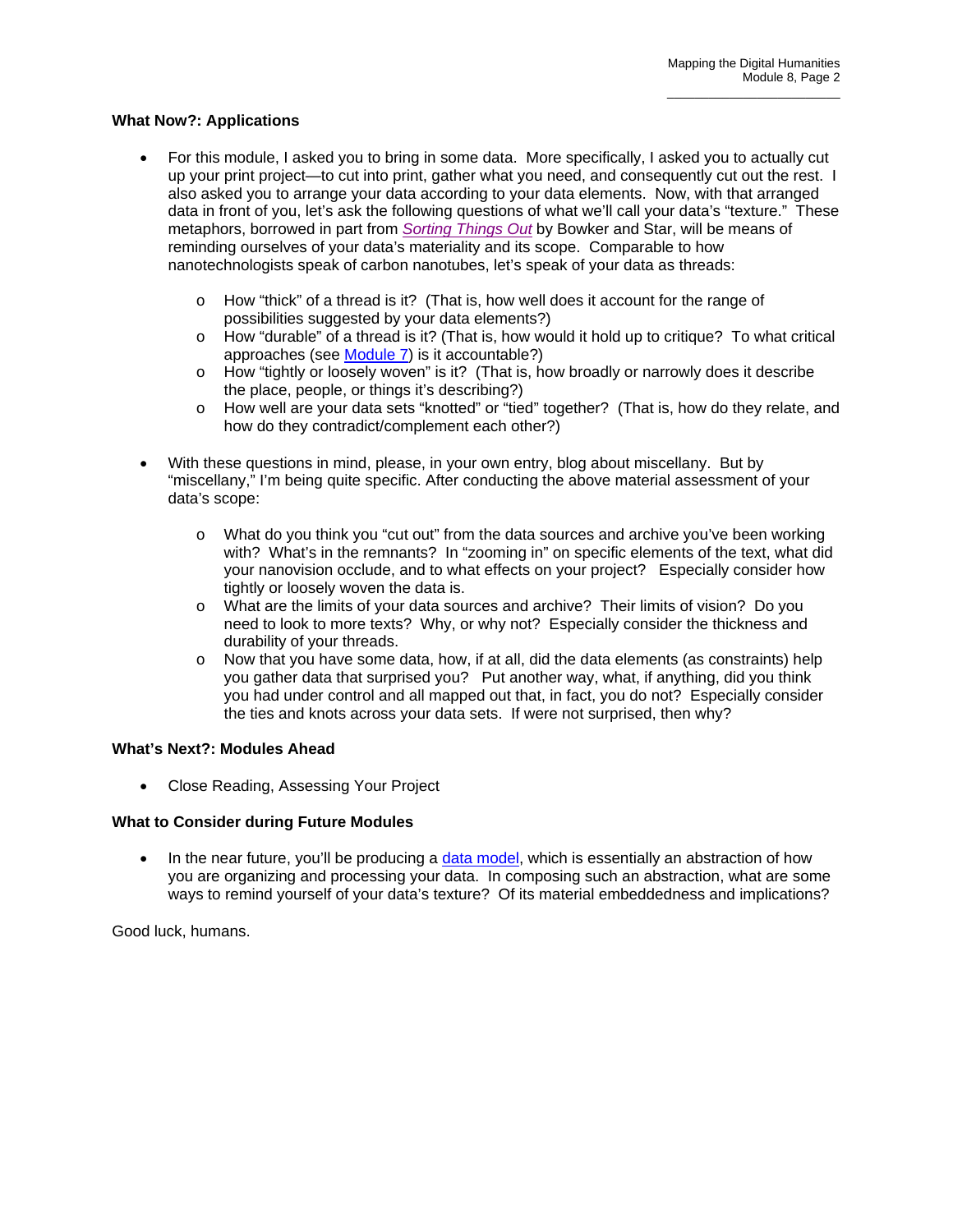### $module | 9$

mapping the digital humanities, spring 2009, university of washington

From *[The Verbal Icon](http://books.google.com/books?id=KmrUKcU2JUoC&printsec=frontcover&dq=the+verbal+icon&ei=4BrQSZe_B5-OkAT_ndS2AQ#PPA4,M1)*, by W.K. Wimsatt and Monroe C. Beardsley: *One must ask how a critic expects to get an answer to the question about intention. How is he to find out what the poet tried to do? If the poet succeeded in doing it, then the poem itself shows what he was trying to do.*

#### **Learning Outcomes for the Module**

- Understand what might be some critiques of "distant reading" and how to engage those critiques.
- Collaboratively annotate a text that has been popular in the class thus far and see what collaborative annotation affords.
- Recognize some possible tensions between "distant reading" and "close reading" and articulate why that tension is productive.

Put this possibility on the table: For the entire quarter, you've been compiling data on an author's entire corpus—let's say [Virginia Woolf'](http://en.wikipedia.org/wiki/Virginia_Woolf)s. More specifically, you're studying what places are referenced in her novels, and you're locating those places, together with relevant quotes from their texts, on a single map. When the quarter's finished, it's quite possible that you haven't read—in its entirety—a single book by Virginia Woolf.

My first suggestion? Read [a book by Virginia Woolf.](http://books.google.com/books?id=QEHI-uN0tmgC&dq=mrs.+dalloway&ei=XB3QSfPpC4zMlQT3qdCvAQ) My next suggestion? Consider what someone (e.g., a literary critic, a fan of Woolf) would value as **"close reading,"** where careful attention is paid to the words and ideas of a text (and often just the text alone). Select passages of the text are then scrutinized in a work of criticism. (You've likely done this, no?)

Actually, for this module, let's conduct a close reading on a text that's been popular in the class. For now—of course, subject change—I'll go with Martin Heidegger'[s "The Question Concerning Technology," f](http://books.google.com/books?id=kVc9AAAAIAAJ&printsec=frontcover&dq=basic+writings+heidegger&ei=BR7QSaGhMI3wkQSlsMGuAQ#PPA283,M1)irst published in 1954. I select it primarily because it's essentially a canonical (or ubiquitous) text as far as the culture, philosophy, history, and sociology of technology is concerned.

Regardless of the text (which should be only a chapter or an article), we'll go through it, in class, line by line, and annotate it using Microsoft Word. I'll then circulate that annotated text for your future reference. During the module, it might not be a bad idea for a number of us to play the role of



transcriber, taking down the annotations, in the margins, as they emerge. After all, transcription is a matter of interpretation, and it's labor-intensive. Switching up transcribers will thus give people breaks and generate a broader range of experiences and questions during the exercise.

Once the text is annotated, we'll ask what we've learned from the close reading and how it differs, if at all, from the work you've been doing all quarter.

#### **Implications for your digital humanities research projects**

- Distant readings are often, fairly enough, critiqued as ignoring the principles and benefits of close reading. While assessing your project and speaking to it, keeping these critiques in mind is a smart practice.
- Rather than eschewing close reading for distant reading (or vice versa), a more complex response is to note how the two differ, to what effects, and why. For instance, a literary historian might be more invested in a [distant reading,](http://mappingthedigitalhumanities.org/wp-content/uploads/2009/01/module-5.pdf) while a New Critic might be more invested in a close reading. Both afford distinct and (when done persuasively) equally important readings.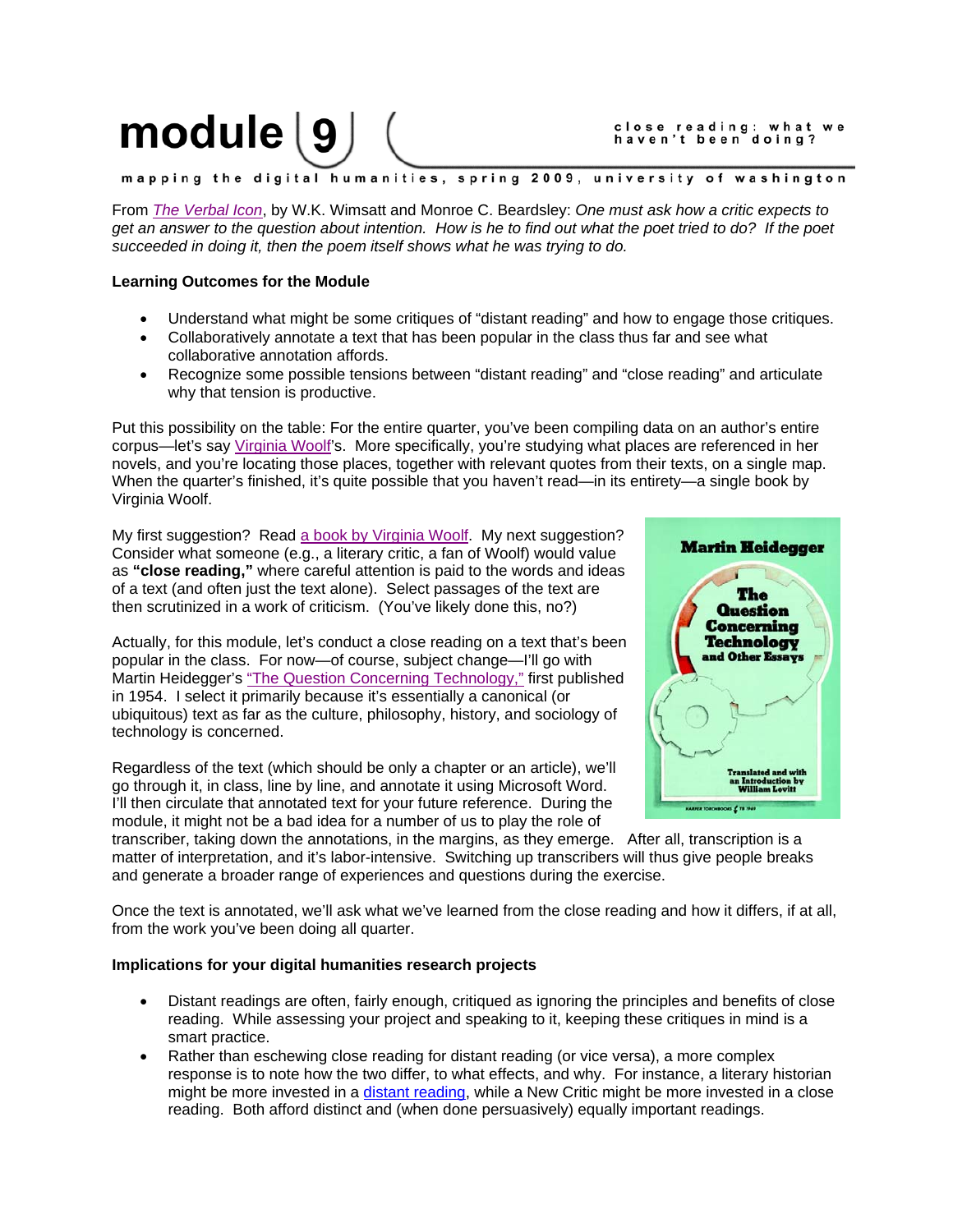- If you've been asked to conduct close readings in the past, then you might consider how your project for this class has shaped your learning and humanities research differently.
- Collaboratively annotating a text, where a screen and document are shared, is one digital humanities practice that highlights how subordinating individual investments toward a shared goal (e.g., annotating a text as a group and collectively determining the benefits of close reading) becomes the vehicle for mutual, technology-focused learning. (See [Chris Kelty](http://books.google.com/books?id=wC2stJS83rYC&pg=PP1&dq=chris+kelty&ei=5VjQSbroAZG4kwTxkYCfAQ#PPA228,M1) here.)

#### **What Now?: Applications**

- As a class, we'll create a document that puts our annotated text into conversation with your individual projects. In so doing, we should draw upon each of them for evidence and address the following:
	- o What does a distant reading afford humanities research, especially digital humanities research? How?
	- o What does a close reading afford humanities research, especially digital humanities research? How?
	- o How are the two approaches coextensive or complementary? In tension?
	- o How, if at all, do computers and new media figure into the above questions?
- If we have time, then you should, in your own blog entry, respond to this exercise with your own thoughts. Things to consider: What concerns do you have about distant reading? How, if at all, is it at odds with other ways you've practiced reading and criticism? What approach(es) do you prefer and why?

#### **What's Next?: Modules Ahead**

• Assessing Your Project

#### **What to Consider during Future Modules**

• For the last module, you'll be thinking through how to assess your project. How might this conversation between close and distant reading figure into your assessment? By focusing, perhaps, on what your project is *not* doing, what have you learned about what it *is* doing persuasively?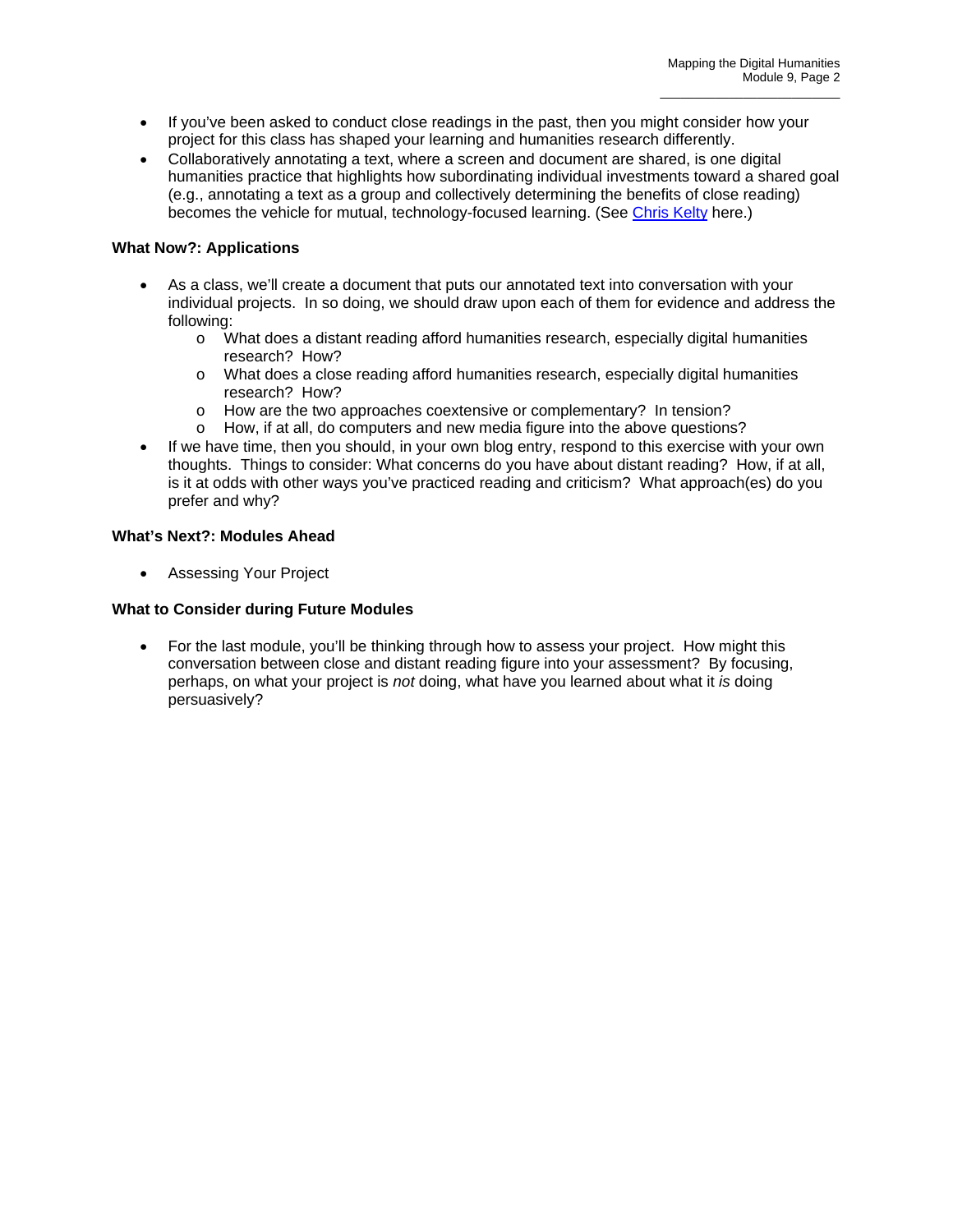### thought piece prompt

mapping the digital humanities, spring 2009, university of washington

Walter Benjamin, in ["Theses on the Philosophy of History":](http://books.google.com/books?id=AFJ7dvSdXPgC&dq=illuminations&ei=Q4e6Sd6_O5WWkATG6oiCDA&pgis=1) *Thinking involves not only the flow of thoughts, but their arrest as well*.

While it's tempting to spend the balance of the quarter aggregating data and piling on media, I say we stop for a second and start building things.

But! This one's not the whole idea. It's a thought piece. And it should consist of the following:

- As a field of study, what you think the digital humanities does,
- How you think its practitioners do what they do, and
- Initial and interesting ideas for at least one digital humanities project that you could develop this quarter. At least one.

By "you," I mean you in particular. Be selfish, people.



How you shape this information is up to you. You can essay, diagram, video, draw . . . The medium is not the matter. Pick what you prefer. However, you should figure this in: your medium will influence how you (and your audience) create and think through a message. (Consider "remediation" and "intermediation" fro[m Module 4,](http://mappingthedigitalhumanities.org/wp-content/uploads/2009/01/module-4.pdf) as well as "syntagms" and "paradigms" from [Module 2.\)](http://mappingthedigitalhumanities.org/wp-content/uploads/2009/01/module-2.pdf)

And remember: A thought piece is a riff. The point is to conjecture. Speculate. Toss out a rich idea or two or three, and later we'll talk about making the whole thing happen.

#### **Outcomes**

Your thought piece should:

- Demonstrate a general understanding of how Modules 1 through 4 relate to the digital humanities as a field and a set of practices (e.g., apply some of the concepts from the modules, think through how to use new media for new forms of scholarship, or unpack the distinctions between print and digital texts).
- Give your audience (that is, your 498 peers and me) a sense of why your project(s) would be filed under "digital humanities" and what's interesting—provocative, even—about your idea(s).

Before and during the process, consider:

- Reviewing the visualization/diagram of the class (in the syllabus). What's familiar? What isn't?
- Giving the class modules another gander. What appeals? What confounds?
- Looking back at some of your old work from other classes. What have you written on? Studied? What do you care about? What's curious, and what could be developed?

#### **Conversation Coming Soon**

Your thought piece is due—on the class blog (embedded, via a link, or as text)—before class on **Wednesday, April 15th**. It will serve as a vehicle for conversation during your first conference with me. Which is to say: I'll attend to it before we meet. That way, we don't start cold. I swear.

The thought piece will be graded on the 4.0 scale, and it can be revised once. It's part of your individual project grade. If you have problems with the blog, then let me know.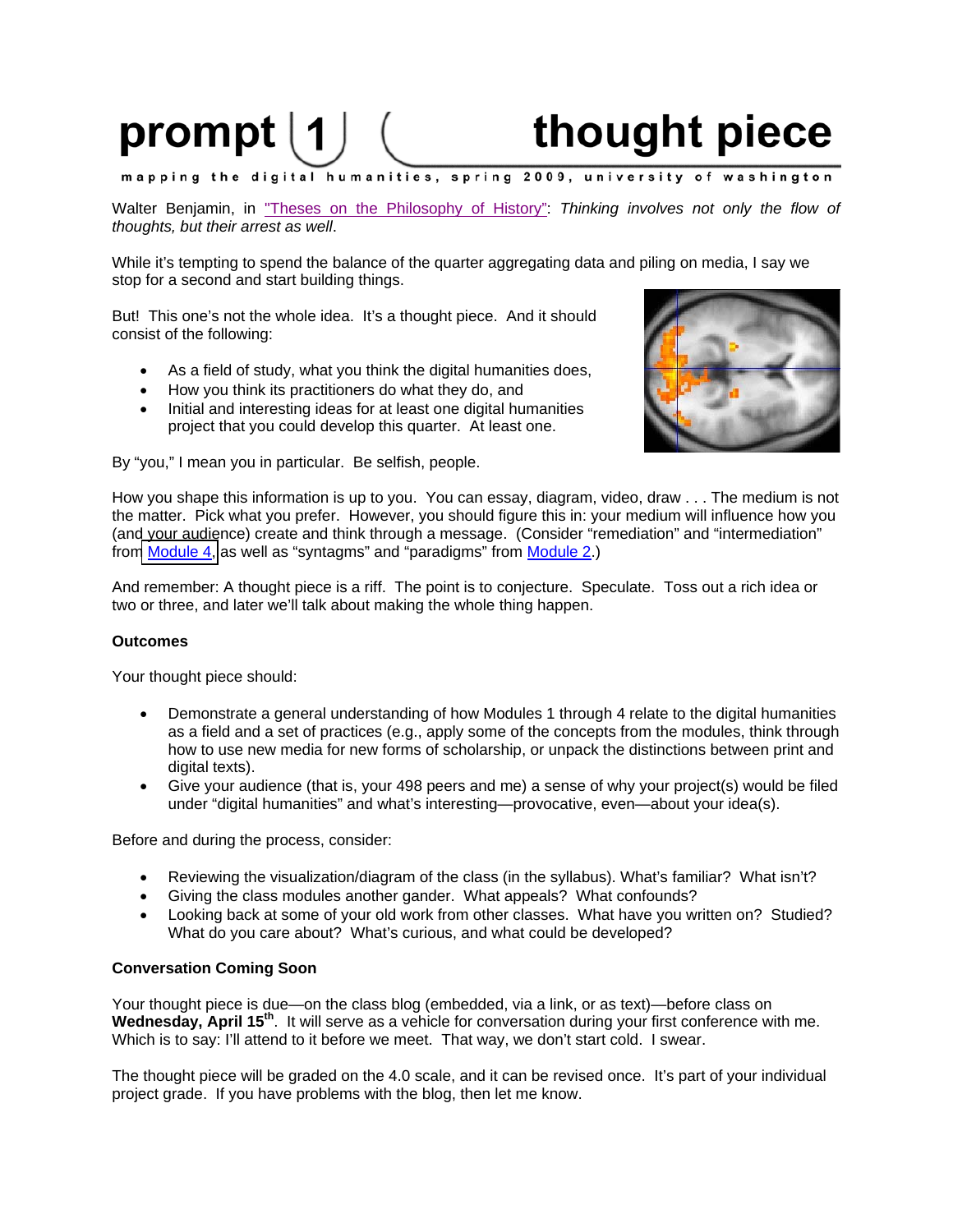## $prompt(2)$  (needs assessment

mapping the digital humanities, spring 2009, university of washington

Ishmael, in Herman Melville's *[Moby Dick](http://books.google.com/books?id=cYKYYypj8UAC&dq=moby+dick&ei=Boq6SbL7K5r6kASbl6yJCA)*: *God keep me from ever completing anything. . . . Oh, Time, Strength, Cash, and Patience!* 

Michel Eyquem de Montaigne in "Of Cannibals": *I am afraid our eyes are bigger than our bellies and that we have more curiosity than capacity. We grasp at all, but catch nothing but wind.*

You've made a thought piece. We've talked about it. Now it's time to sketch out what—aside from time, strength, cash, and patience—is needed to put a thought in motion. Of course, a thought moving isn't a thought complete. Keep that pithy line in mind as you respond to this prompt. Or, to contextualize: The goal for the quarter isn't to finish a research project; it's to build one worth developing in the future. Recall Shelley Jackson, from [Module 1:](http://mappingthedigitalhumanities.org/wp-content/uploads/2009/01/module-1.pdf) "there can be no final unpacking." Determine, then, what you can grasp—what's feasible—between now and June-ish.

How practical, especially for humanists. Let's give such practicality a name: "needs assessment." However! As opposed to the image below, your "needs" here won't simply be downloaded for regurgitation later. You'll have to come up with them on your own, with some guidelines.

As with the first prompt, the medium is yours. But please respond to the following:

- What do you want from your emerging project? Or, what is your objective, and what's motivating it?
- What do you need (e.g., knowledge, experience, materials, and practice) to pull everything off? Or, to return to Moretti and [Module 5](http://mappingthedigitalhumanities.org/wp-content/uploads/2009/01/module-5.pdf) for a sec: For now, what knowledge are you taking for granted?
- Where are you going for evidence or data? That is, what texts will you be working with?

#### **Outcomes**

Your needs assessment should be:

- Specific, pointing to the particular knowledge you need and want (e.g., XHTML, GIS, literature review, and media theory/history) and what materials you should have (e.g., software, time, and books).
- More refined and focused than your thought piece. (If the thought piece was about broad possibilities, then your needs assessment is about concrete ones.)
- A way of responding to your first conference with me. (Reference our conversation and expound upon it.)
- Aware that its audience consists of your peers and me. (Feel free to use names or speak to particular bits from class.)

Before and during the process, consider:

- What is realistic for a quarter?
- How do you avoid reinventing the wheel? What did you learn from another course or project that could be developed and [re/intermediated?](http://mappingthedigitalhumanities.org/wp-content/uploads/2009/01/module-4.pdf)
- When the spring's finished, what kind of project will be most useful for you? Think before *and*  beyond now.

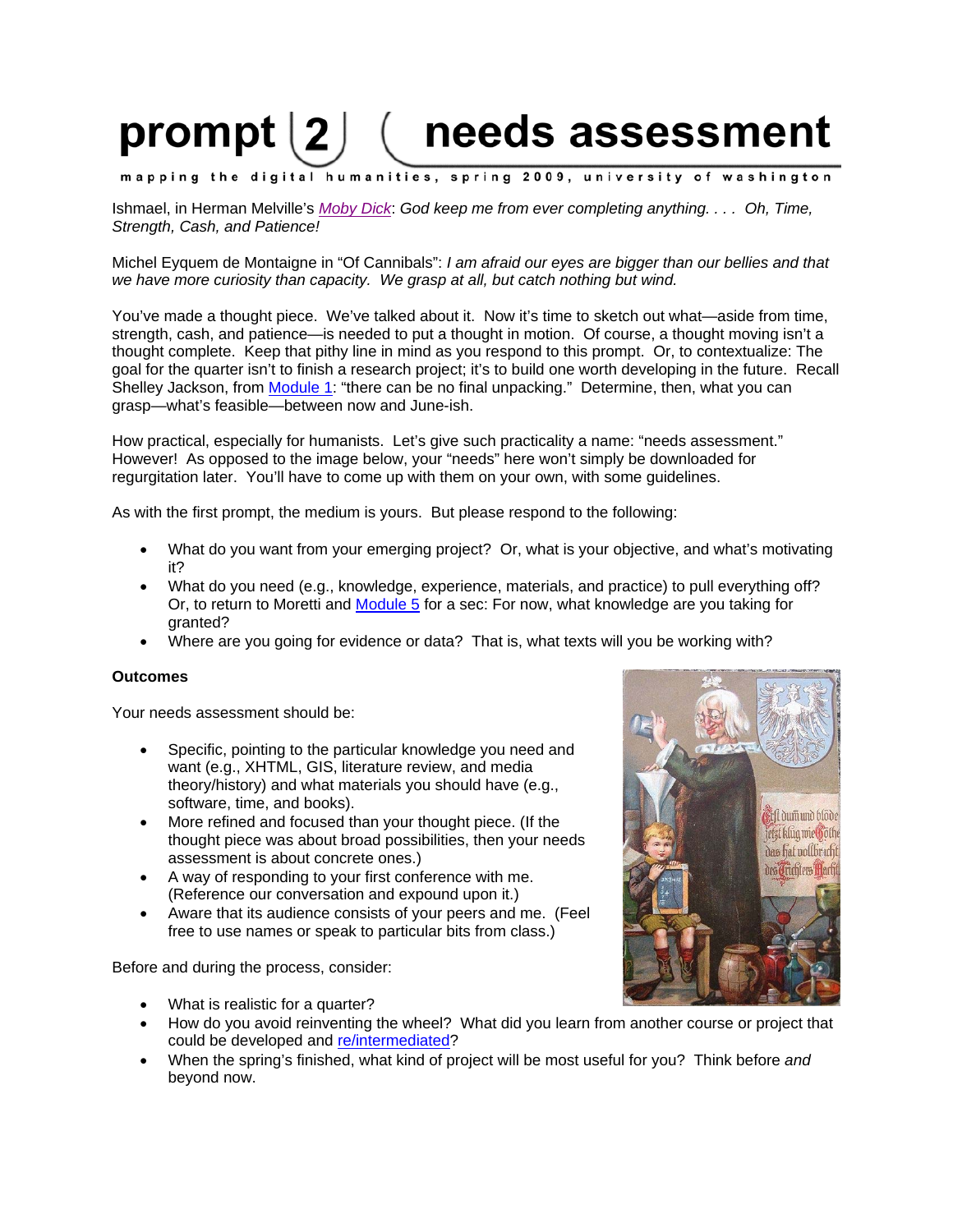#### **Critiques Soonish**

Your needs assessment is due—on the class blog (embedded, via a link, or as text)—before class on **Monday, April 20th**. You will share it during in-class critiques. During those critiques, you'll also respond to your peers' assessments.

The needs assessment will be graded on the 4.0 scale, and it can be revised once. It's part of your individual project grade.

If you still have problems with the blog, then let's talk. I might need to revise or address something.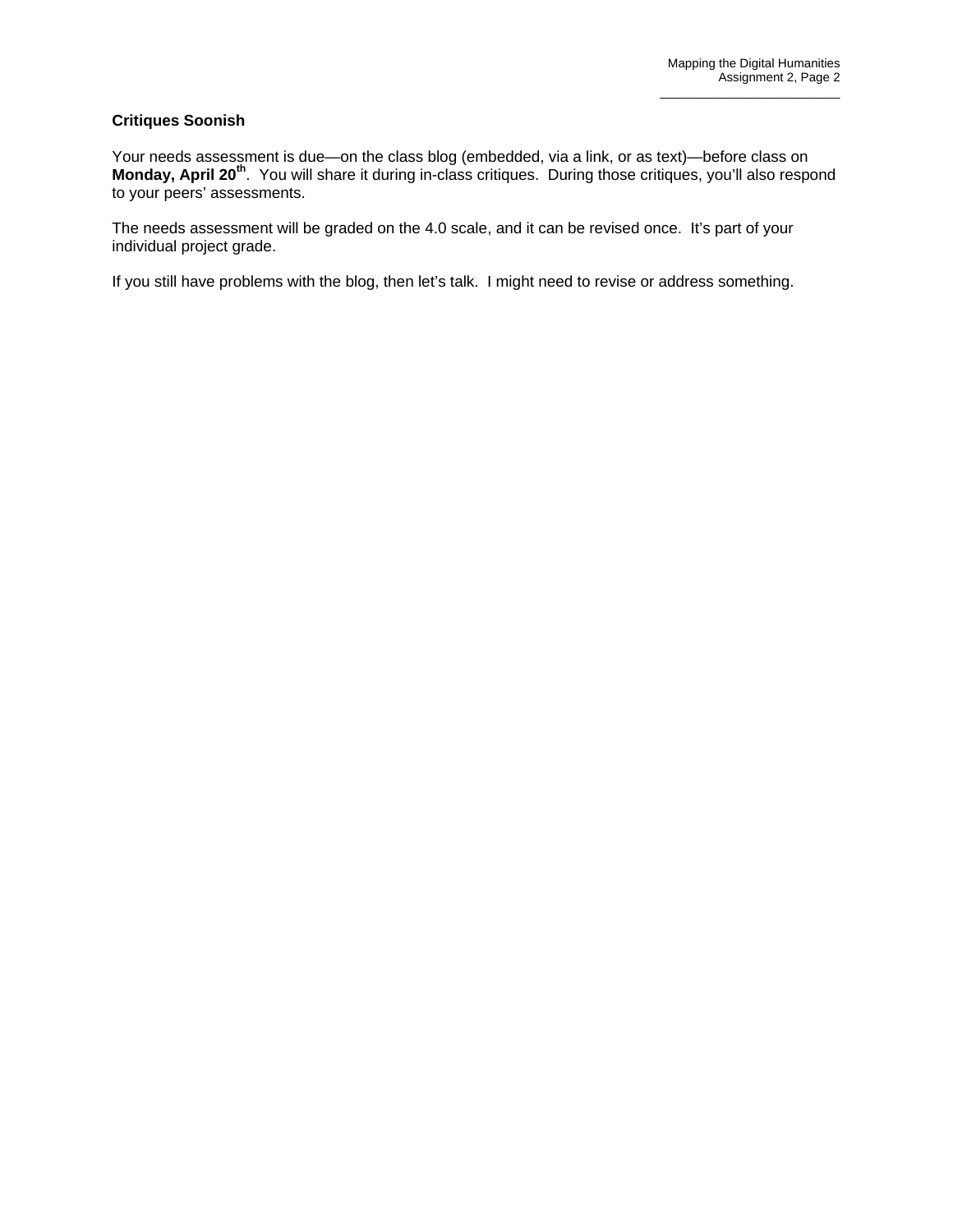### prompt  $\vert 3 \rangle$

### workflow

mapping the digital humanities, spring 2009, university of washington

Carl von Clausewitz in *[On War](http://books.google.com/books?id=fXJnOde4eYkC&printsec=frontcover&dq=on+war&ei=7ZG6SfWZLIWekwS-3LT8Cw#PPA110,M1)*: *Everything in strategy is very simple, but that does not mean that everything is very easy.* 

Fair enough, Carl, but that doesn't mean we can't at least try to make things a tad easier, right? Despite the fact that plans and thoughts and needs and life are all subject to change, sketching out an agenda, through some simple elements, is rarely a bad idea. The key is—to borrow from [Chris Kelty—](http://books.google.com/books?id=wC2stJS83rYC&printsec=frontcover&dq=kelty+free+software&ei=QoLJSdLcDI6QkASH1pCCDg#PPA12,M1)"*planning in* the ability to *plan out*; an effort to continuously secure the ability to deal with surprise and unexpected outcomes" (12).

So how about what we'll call a "workflow"? Again, the medium is yours, but please transmit the following:

- What is your research question? (Try one that starts with "how.")
- What are the data elements for your project? ([We](http://mappingthedigitalhumanities.org/wp-content/uploads/2009/01/module-5.pdf)  [have already discussed these in class;](http://mappingthedigitalhumanities.org/wp-content/uploads/2009/01/module-5.pdf) and, if all's on par, then you should have already drafted them.)
- How are you animating these elements (e.g., through what medium—for example, a motion chart, a geomap, or a timeline—are you shaping information)?
- 
- What do you expect to emerge from this animation (e.g., what will information look like, how will the audience interpret it, or what might you learn from it)?
- Ultimately, what are you going to do with it (e.g., how will it influence your current work, how might you use it in other classes, how will it persuade audiences, or how will it change the ways in [which you perceive the text\(s\) you're working with\)?](http://mappingthedigitalhumanities.org/wp-content/uploads/2009/01/module-6.pdf)

#### **Outcomes**

Your workflow should:

- Be driven by a concrete and provocative research question, which emerges from your responses to Prompts [1](http://mappingthedigitalhumanities.org/wp-content/uploads/2009/01/assignment-1.pdf) and [2.](http://mappingthedigitalhumanities.org/wp-content/uploads/2009/01/assignment-2.pdf)
- Be very specific about the data elements you are using. Name them. List them out.
- Be very specific about the kind of animation you are using, including some knowledge of how that animation allows you and your audience to produce knowledge—or how that animation is a "swervy thing."
- Demonstrate that you are aware of why you are using the data elements and animation you're using and what might be the implications of your decision (e.g., what are the benefits and deficits, or the hot ideas worth some risk and not-so-hot possibilities that are deterring you).
- Aware that its audience consists of your peers and me.

Before and during the process, consider:

- How your digital project—through computational animation—demands a different mode of thought than, say, writing a paper. How might you take advantage of this difference? What does it afford?
- What options you have for animation, what you are most comfortable with, and—again, again, again—what seems feasible for a quarter.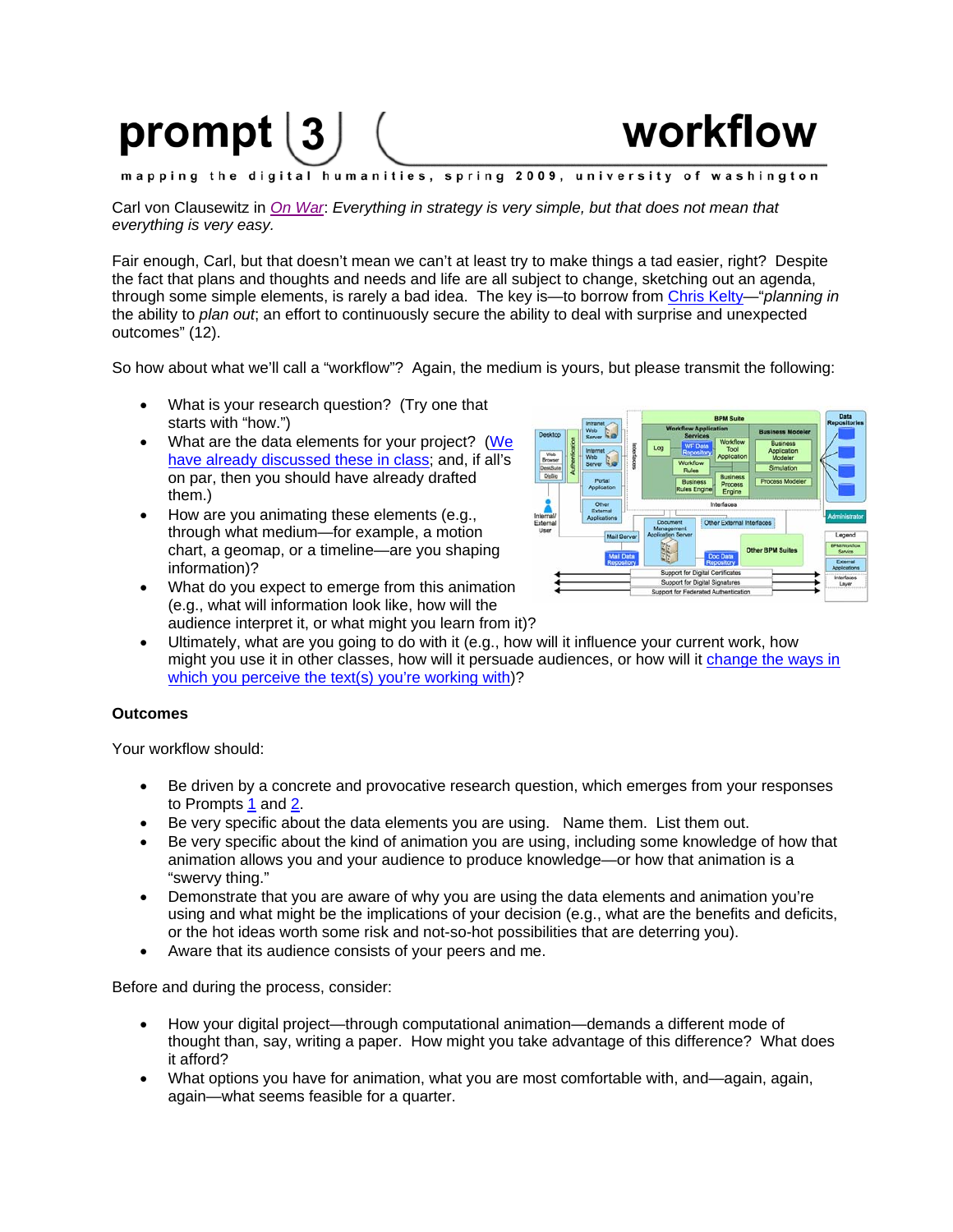• In your previous work, what terms or concepts pop up most often, which ones interest you the most, which ones you'd rather do without, and how those terms would translate in a computational approach.

#### **Toward Making Animation Matter**

Your workflow is due—on the class blog (embedded, via a link, or as text)—before class on **Monday, April 27th**. In class, we'll get theoretical and address th[e "stakes" o](http://mappingthedigitalhumanities.org/wp-content/uploads/2009/01/module-7.pdf)f your animation and data elements, or how you can make them matter and for whom.

The workflow will be graded on the 4.0 scale, and it can be revised once. It's part of your individual project grade.

Keep me posted with questions and quibbles.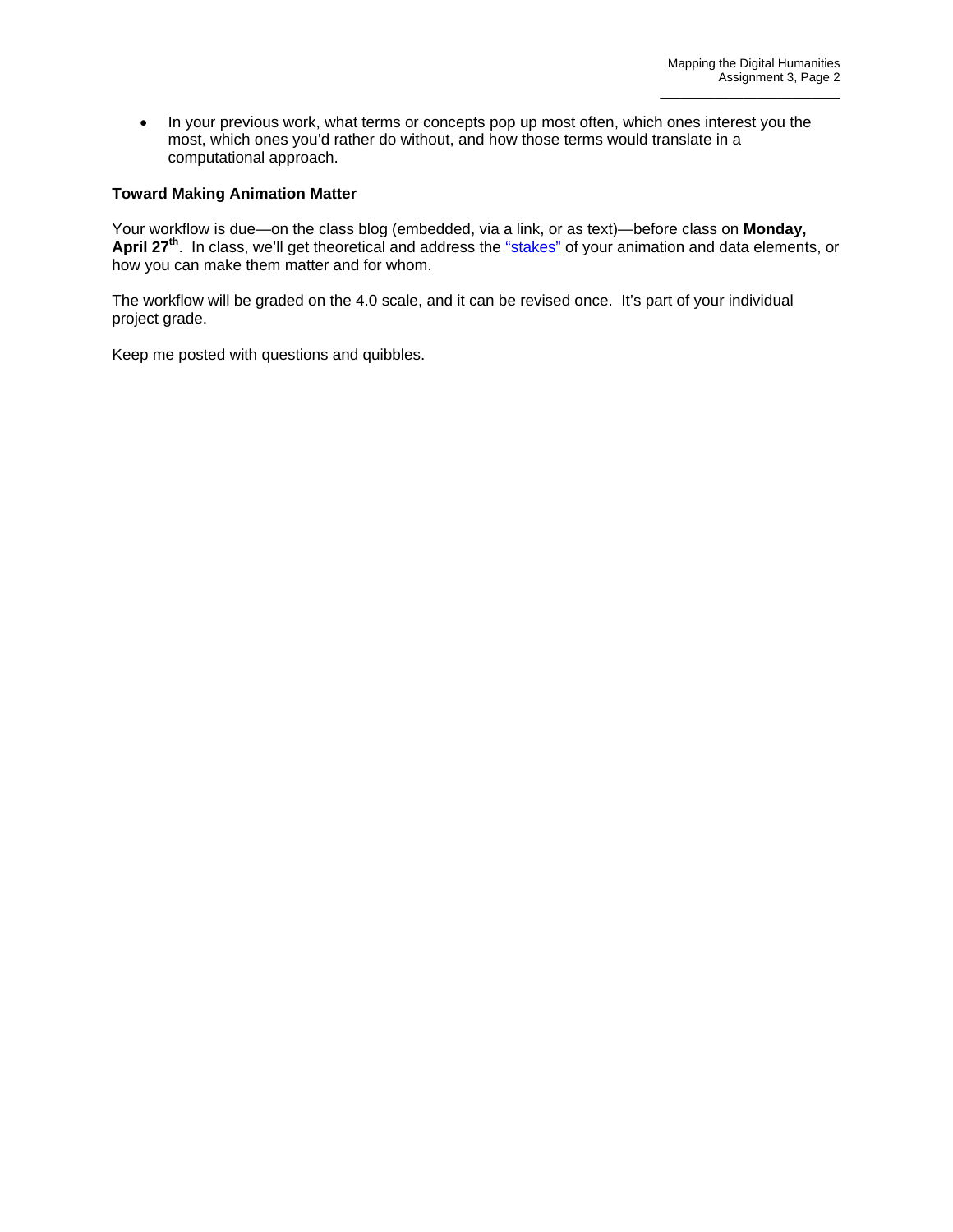prompt  $|4$ 

data model

mapping the digital humanities, spring 2009, university of washington

From Dyeth in Samuel R. Delany's *[Stars in My Pocket Like Grains of Sand](http://books.google.com/books?id=ngHQ_ZghbbYC&printsec=frontcover&dq=stars+in+my+pocket&source=gbs_summary_r&cad=0#PPA183,M1)*: *Someone once pointed out to me that there are two kinds of memory (I don't mean short- and long-term, either): recognition memory and reconstruction memory. The second is what artists train; and most of us live off the first—though even if we're not artists we have enough of the second to get us through the normal run of imaginings.*

A constant challenge in academic work, then, is to model something that reshapes the material with which you and others are already familiar—to re-construct and re-imagine history, culture, texts, territories, and places through new paradigms, without simply recognizing them as what you already know, using the same blueprints, strategies, and maps as before.

To produce a contrivance. To project a world and animate it. To swerve. I'm not saying it's easy. It's not. But give it a whirl.

You've thought about your project (in your Thought Piece), assessed its possibilities (in your Needs Assessment), made it elemental (in your Work Flow), and speculated on what might happen come June (during in-class workshops). Now's the time to give people the classification system for your information collecting and some results—that is, your data model and some data.



This time around, the medium isn't yours. Sorry. Please complete th[e data model worksheet.](http://mappingthedigitalhumanities.org/wp-content/uploads/2009/04/data-model.doc) 

However, when you provide your data, you can choose the medium. For instance, feel free to use a spreadsheet, provide copies of a log, or complete the table I provide at the end of the worksheet.

#### **Outcomes**

Your data model should be:

- Extremely specific, providing your audience with exact details for each of your data elements, following the form provided, and leaving no necessary field blank.
- A cogent means of giving a reader who is not familiar with your project a sense of how you are collecting and organizing your data.

Your elaboration on your data model should be:

- A mobilization of terms and concepts from class (e.g., classification, paradigms, re/intermediation, collecting, affordance, intent, procedures, bias, discourse, animation, and distant reading), putting them to work in the context of your project.
- Concrete and situated in your project. Abstract language should be avoided. Responses to each question should be based on examples from and exact instances in your project.
- Aware of the limits and benefits of the decisions you are making and how those decisions will affect your target audience *and* your own learning. Remember: you can't do everything, but you should be able to account for how you are mapping your project.

Your data should be:

- Well-organized and specific, based upon the framework outlined in your data model.
- Sufficient enough to—at this juncture in your project—allow you to make some preliminary findings based upon your research. (However, the data does not need to be complete. You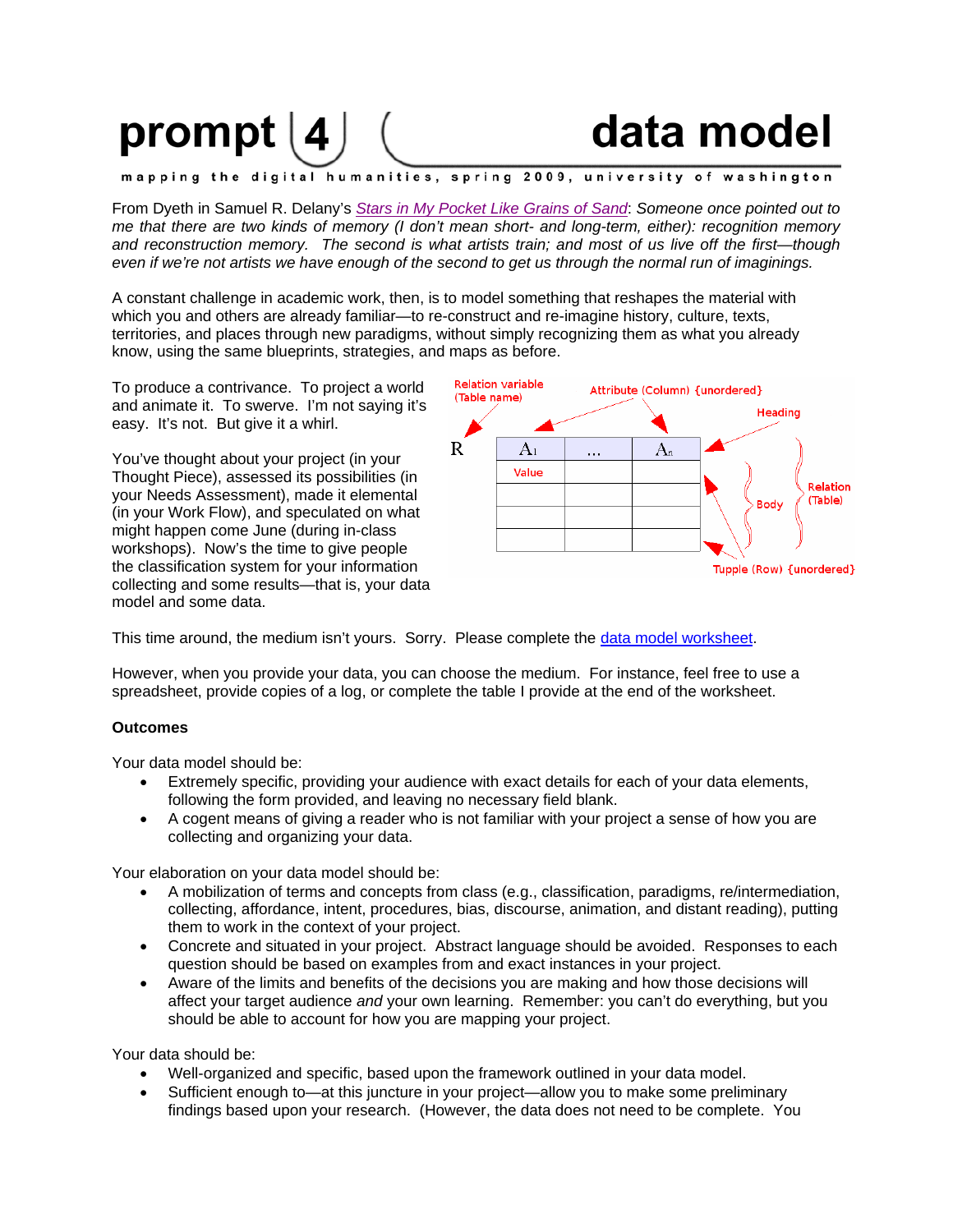might still be in the process of collecting more. In the worksheet, I require three rows of data. I recommend collecting much more, if possible. For some projects, twenty to forty rows will be necessary.)

Before and during the process, consider:

- What you expect to emerge from your animation at the quarter's end. How do those expectations resonate with your data model?
- Returning to what you churned out in response to [Prompts 1 through 3.](http://mappingthedigitalhumanities.org/?page_id=235) What's your trajectory, collector?
- How, broadly speaking, this approach to humanities work relates to your previous coursework and experiences, and to what effects.
- Revisiting the modules and contacting me and/or your peers with any questions you have about the terms and concepts used.

#### **Another Review Coming Soon**

Your data model worksheet is due—on the class blog (embedded, via a link, or as text)—before class on **Monday, May 11th**. During that class, your worksheet will be peer reviewed, and I will grade your worksheet based on that peer review.

The data model will be graded on the 4.0 scale, and it can be revised once. It's part of your individual project grade.

Hope all's coming along well. As always, let me know about your concerns.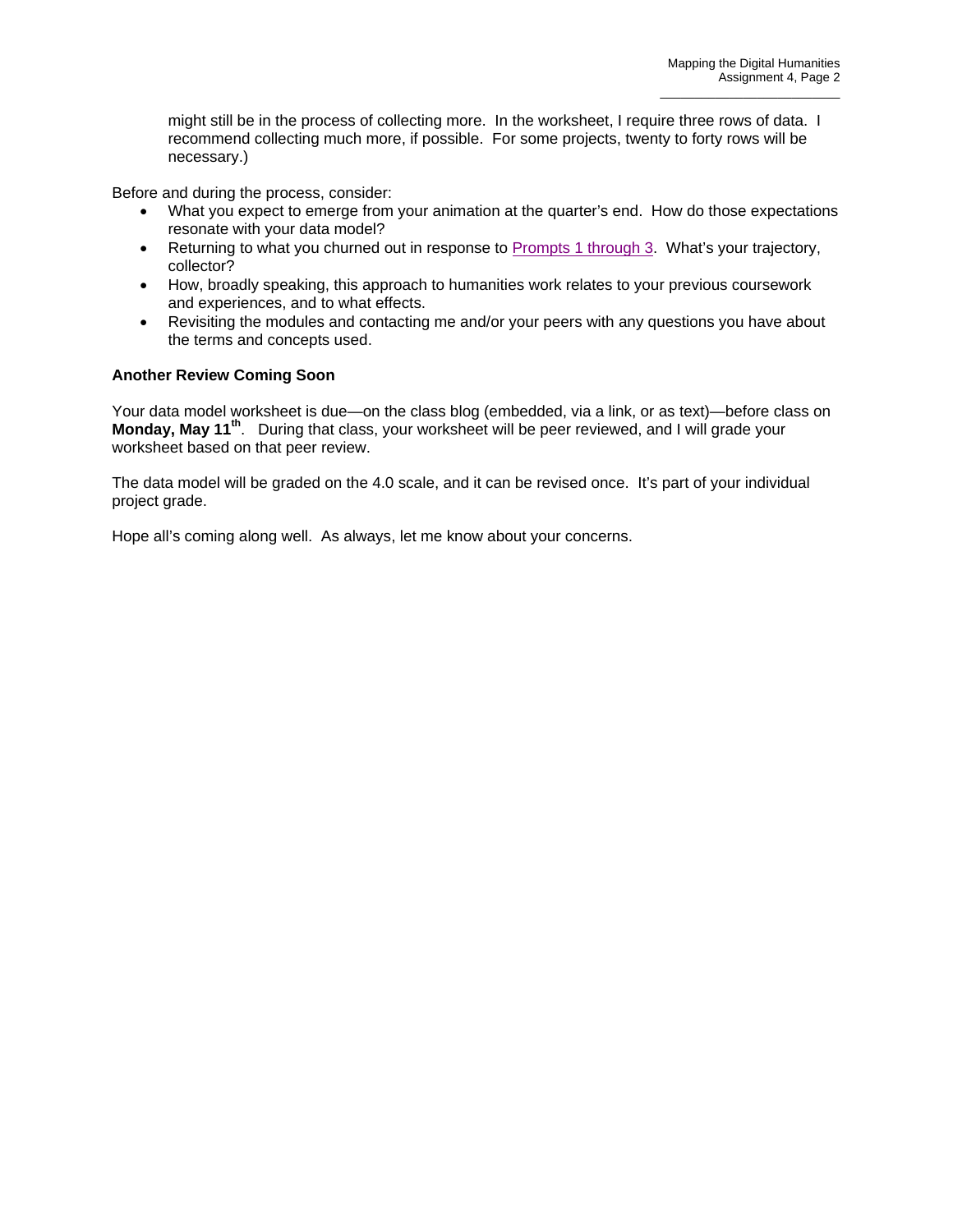### prompt  $\vert 5 \vert$

### abstract

mapping the digital humanities, spring 2009, university of washington

From Hervé Le Tellier's "All Our Thoughts": *I think the exact shade of your eyes is No. 574 in the Pantone color scale.*

Ah . . . the abstract: the oh so academic act of summarizing work that's often still in progress. Your project's not finished, you're still not sure if everything coheres, and the thing's so deep you can't dare reduce it to a single paragraph. I know this. I don't particularly enjoy writing abstracts, either. But abstracts are necessary beasts. Aside from giving your readers a quick snapshot of your research, they also force you to articulate—in a precise fashion and in exact numbers—what, exactly, you are up to.

To the details, then.

Your abstract should include:

- The aim of your project and its motivation/purpose,
- Your research question (although it does not need to be articulated as a question),
- Your method (how you did what you did),
- Your results (what you learned),
- The implications of your results (or why your research matters), and
- The trajectory of your project (what you plan to do with it in the future).



This one should be in words. Despite Blake's abstract of humans (above-right), we're going with the industry standard here.

#### **Outcomes**

Your abstract should:

- Be no more than three hundred words.
- Be one concise and exact paragraph.
- Include a title for your project, three keywords for it, and a one-sentence tagline describing it. (The keywords and tagline are not part of the three-hundred word limit.)
- Be written for educated, non-expert audiences (e.g., academic types who might not be familiar with the digital humanities) and avoid jargon.
- Summarize your work as it stands, instead of becoming an idea hike into unventured regions (that is, avoid speculations).
- Mobilize terms and concepts from the class, again, for educated, non-expert audiences.
- Demonstrate, through clear language, how your project's motivation, question, method, results, and trajectory are related.
- Follow the form below on page two.

Before and during the process, consider:

• How your data model is one way of thinking through your method.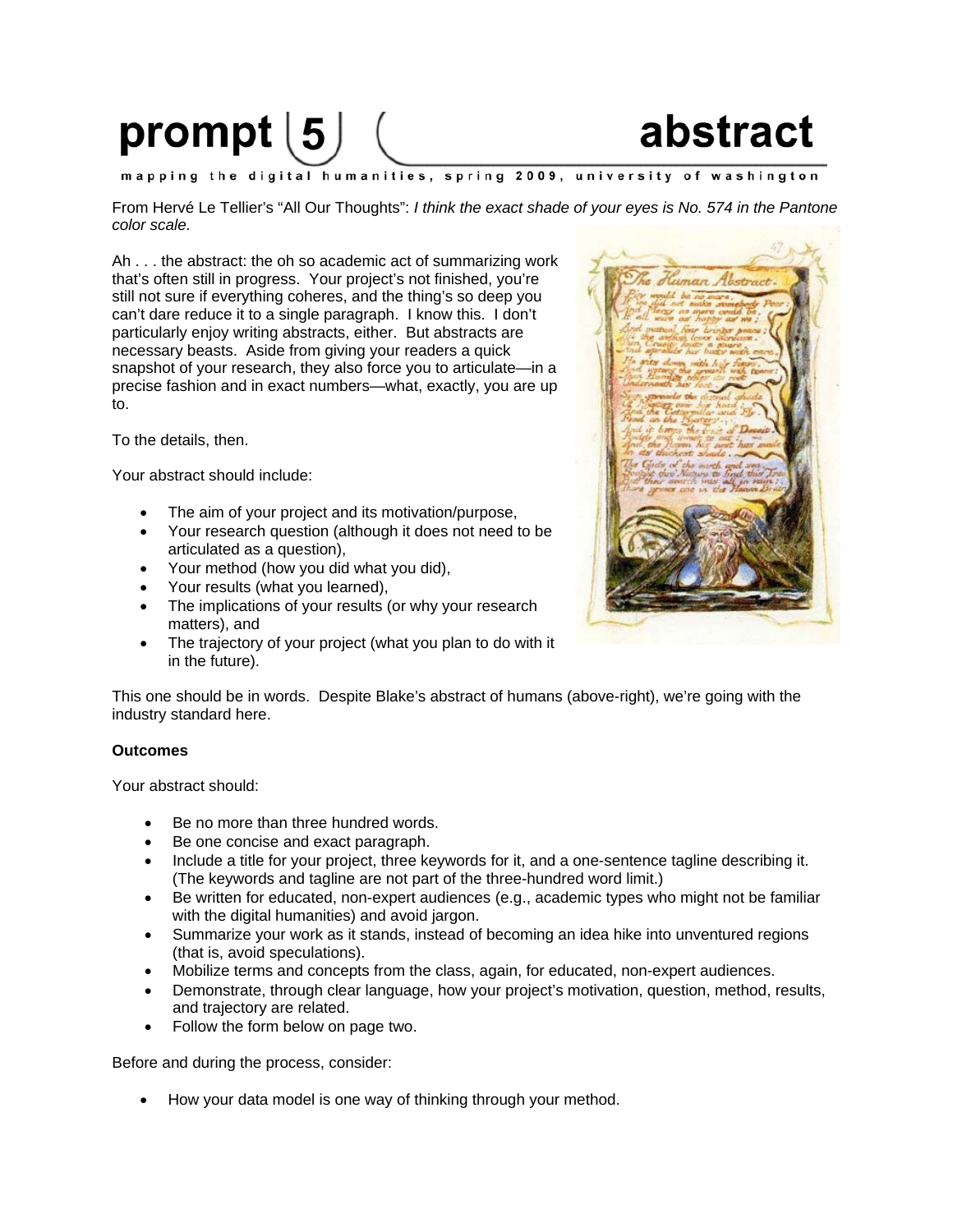- Returning to your response to [Prompt 3,](http://mappingthedigitalhumanities.org/wp-content/uploads/2009/01/assignment-3.pdf) which asked you for your research question, and to [Prompt 2,](http://mappingthedigitalhumanities.org/wp-content/uploads/2009/01/assignment-2.pdf) which asked you what you want from your project.
- [Module 7 \(](http://mappingthedigitalhumanities.org/wp-content/uploads/2009/01/module-7.pdf)on making your project matter) and how it speaks to your project's motivation and the implications of your results.
- How to write for people who would have absolutely no clue what, exactly, the digital humanities is.
- How terms common in the course thus far (e.g., paradigm, syntagm, model, distant reading, [remediation, and intermediation\)](http://mappingthedigitalhumanities.org/wp-content/uploads/2009/04/userguide.pdf) might be helpful when articulating your project.
- When terms should be defined

#### **Contextualizing the Thing**

Your abstract is due—on the class blog (attached as a Word document)—before class on **Wednesday, May 20<sup>th</sup>**. On May 27<sup>th</sup>, we'll consider how to integrate your abstract into the presentation of your project. An abstract is nothing without what it's abstracting.

The abstract will be graded on the 4.0 scale, and it can be revised once. It's part of your individual project grade.

If you need help condensing, then let me know.

#### **Form for the Abstract**

Project Title Your Name, Your Major **Tagline** Three keywords

Body of abstract (300 words, one paragraph)

#### **Examples**

[View some sample abstracts](http://www.sccur.uci.edu/sampleabstracts.html) (which do not necessarily follow the format and outcomes for this prompt, but are nevertheless good references).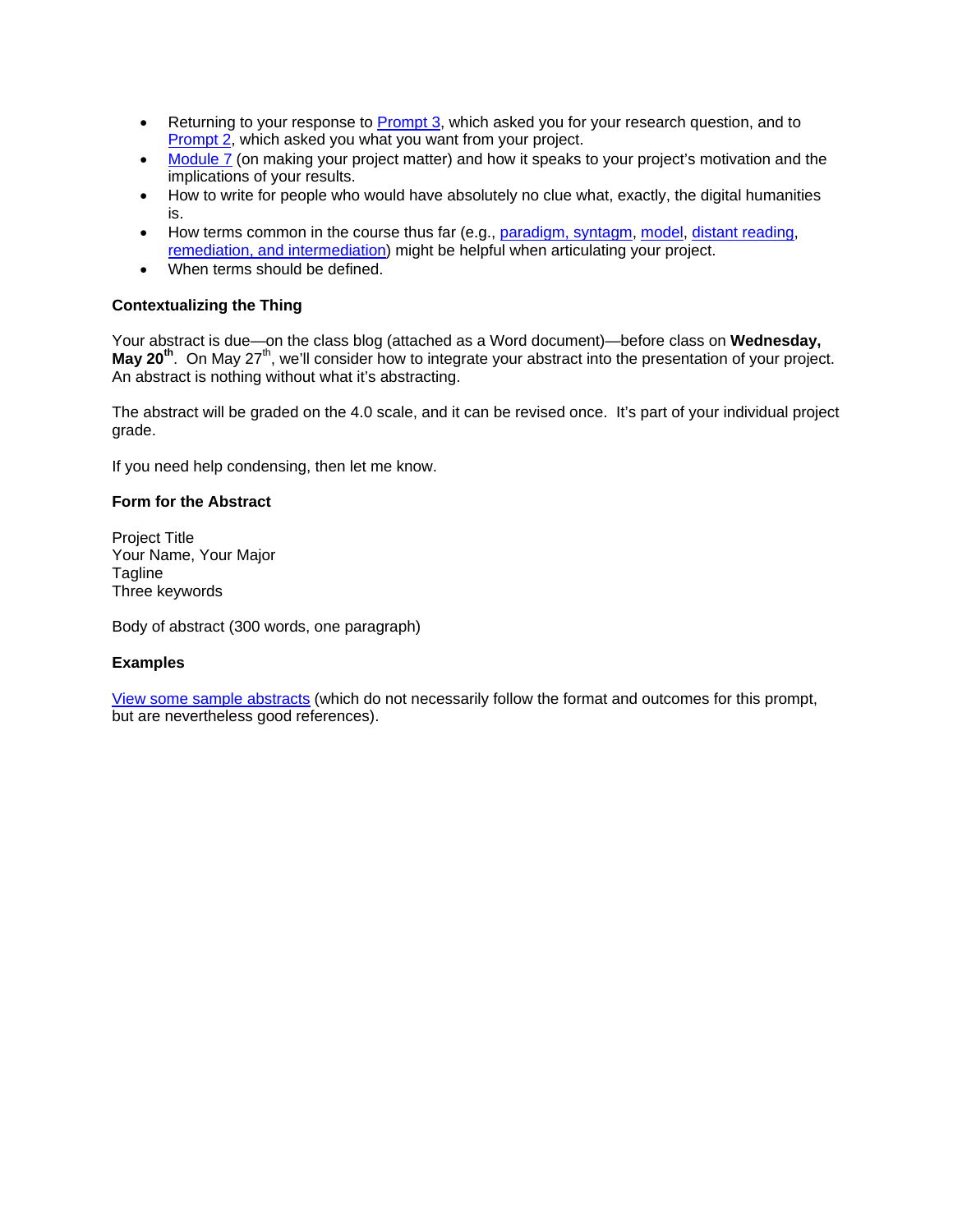## $prompt(6)$  (project assessment

mapping the digital humanities, spring 2009, university of washington

From DJ Spooky's *Rhythm Science*: *As George Santayana said so long ago, "Those who cannot remember the past are condemned to repeat it." That one's scenario. But what happens when the memories filter through the machines we use to process culture and become software—a constantly updated, always turbulent terrain more powerful than the machine through which it runs? Memory, damnation, and repetition: That was then, this is now. We have machines to repeat history for us. . . . The circuitry of the machines is the constant in this picture; the software is the embodiment of infinite adaptability, an architecture of frozen music unthawed.* 

Reflection, reflection, reflection. Instructors often like the word. I'm not sure it fits here, though. The purpose of this project assessment isn't for you to ruminate on whether you're good enough or smart enough. We know you are, and people like you. It's for you to articulate what—over the course of the quarter—ultimately emerged from your project and what you think of it.

The thing began as an idea. You then converted it into an agenda, with a model, compiling pieces of data, and ultimately animating those pieces. That said, I hope you collected something you're happy with.



The project goal was for you to think through "generative constraints" as

strict as computation and data models to produce provocative questions, new knowledge, and reconfigurations of literature, culture, and history. After all, the hardware of history needn't determine its interpretation, and the wiring of culture is never neutral. Infinite adaptability.

With that adaptability in mind, please unpack this list, without, of course, the brazen assumption that your unpacking is final. The quarter just so happens to be over. (And I'm really sad about that.)

- How—for better and for worse—does your animation project differ from an academic paper (especially one intended for print)? What does it ask of audiences and to what effects?
- How does your project produce new knowledge and about what?
- Considering the brevity of a quarter, how was your project a success? What did you learn from it? What will others?
- How could you improve your project? What do you want to continuing learning from it?
- How, if at all, do you plan on developing (or using) your project in the future? Do you plan to circulate it to others or make it public? Why or why not?

Unless you are going for writing credit, I've decided to let you choose the medium or media here. You can make—or blend together—video, a website, audio, word docs, or what-have-you. Be creative.

Just do me two favors:

- 1. With your assessment, include three outcomes upon which I should assess your project and your assessment of it. Those outcomes should include references to your method for collecting data, your awareness of your own bias/intent/procedures, your project's design, and how your project produces knowledge (instead of just re-presenting known information).
- 2. Provide me with your final animation project. Upload it to the blog, provide a link, or the like. (See more below.)

#### **Outcomes**

By focusing on your project as a process, your project assessment should: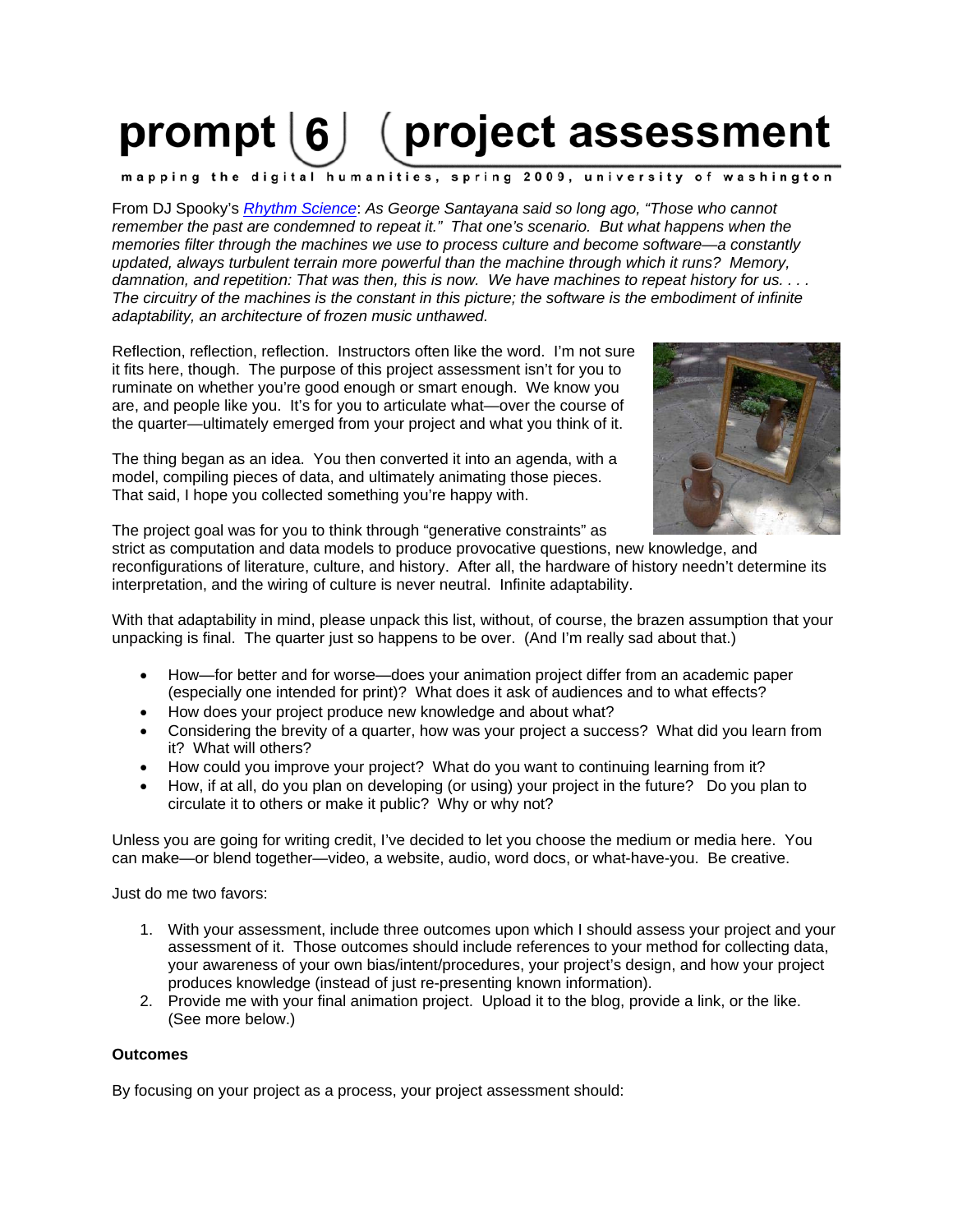- Be composed for educated, non-expert audiences (e.g., academic types who might not be familiar with the digital humanities).
- Demonstrate your understanding of the digital humanities as a field, using material from the class when appropriate.
- Reference specific aspects of your project and draw upon it for evidence.
- Exhibit critical approaches to your own project (e.g., show that you know how you did what you did, what worked, and how you could have done things differently).
- If applicable, include a works cited page of texts quoted, paraphrased, or the like.

Before and during the process, consider:

- Returning to your responses to all prompts. How has your project—and your framing of it changed since then?
- Returning to the course syllabus and assessing what you've learned in the class since day one of the quarter.
- Returning to the user's guide for CHID 498.
- Circulating a draft assessment to me and your peers. (Use the blog!)
- How to write for people who would have absolutely no clue what, exactly, the digital humanities is.
- Doing something that will keep you interested. It's finals week, in spring, just before summer, y'all.

#### **This One Will Not Be Revised**

Your project assessment and final portfolio are due—on the class blog (filed under your name)—by the end of the day, **Wednesday, June 10th**.

Here's what (ideally) should be uploaded to your author page on the blog:

- Mapping 1,
- Thought Piece (First Draft and Revision, if applicable),
- Needs Assessment (First Draft and Revision, if applicable),
- Work Flow (First Draft and Revision, if applicable)**,**
- Mapping 2
- Data Model (First Draft and Revision, if applicable),
- Abstract (First Draft and Revision, if applicable),
- Animation (all versions, including the one presented on June  $3^{\text{rd}}$ ),
- Project Assessment, and
- Anything else you think is relevant.

As a reminder, here's how your work in 498 will be graded:

- Class participation (30% of the grade)
- Blogging and collaborative mapping (20% of the grade)
- HTML quiz (5% of the grade)
- Final exhibition (5% of the grade)
- Individual project (40% of the grade)

These five components of the class will each be graded on a 4.0 scale and then, for your final grade, averaged according to the percentages I provide above.

And here's how the portfolio is graded: